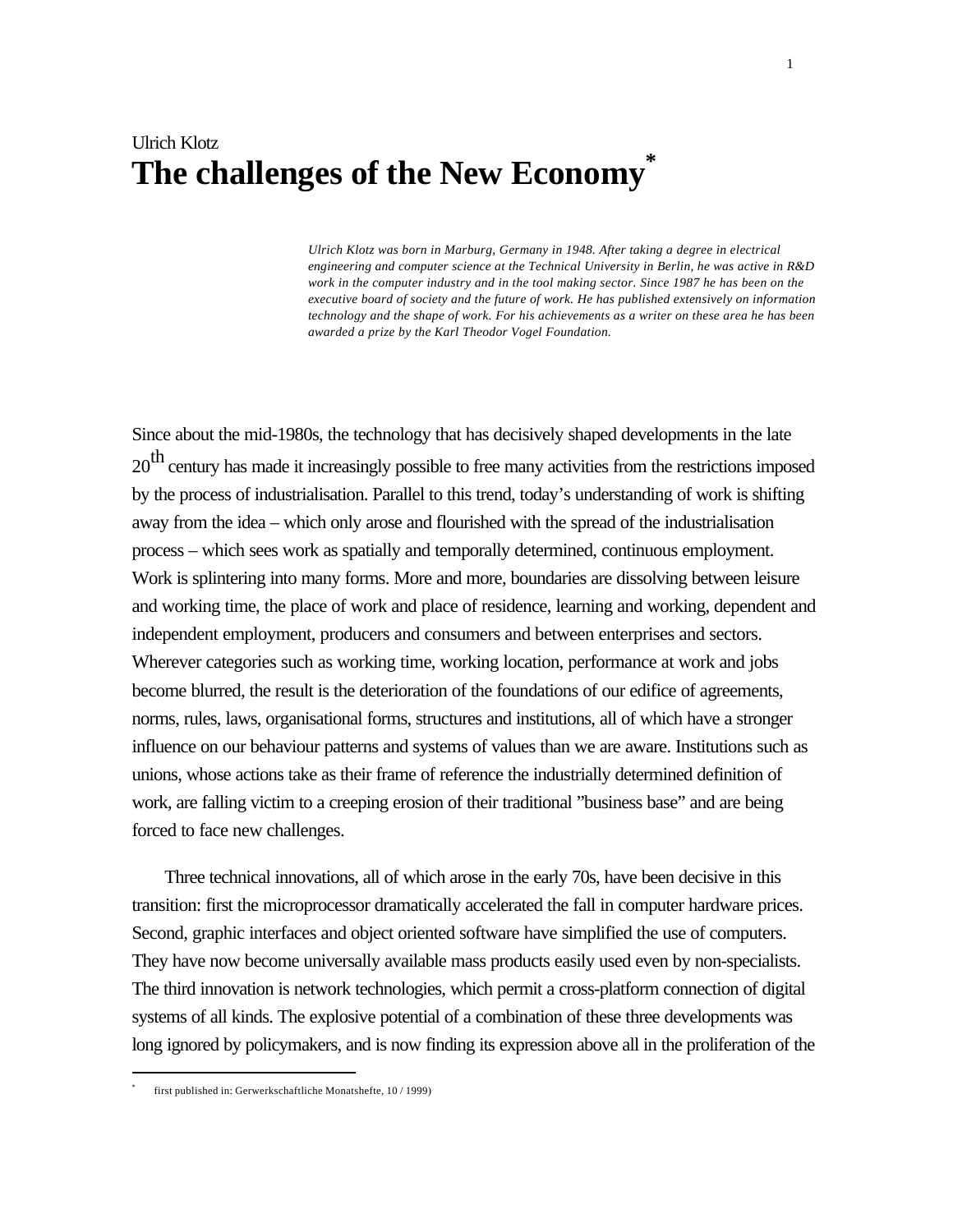internet – itself in principle an invention of the early seventies. It was the addition of a user-friendly interaction technology – the World Wide Web (1991) – that led to the final breakthrough, which is now triggering unprecedented upheavals as it cuts an ever-widening swath through all sectors of the economy.

If we regard business organisations as structures for the coordination of work processes and flows of materials, money and ideas, then it becomes evident that the form they take depends primarily on the available coordination technologies. Steam, railways, assembly lines and related innovations made the centralist-hierarchical form the dominant model in the  $20<sup>th</sup>$  century. Now something is happening comparable to the transition from the agrarian to the industrial society: information and communications technology (IT) is permitting the creation of new company models and value creation processes that are likely to result in a new definition of work in the long term.

# **"Informatisation" and the rise of information work**

World-wide networking of computers makes it possible to separate digital signals from their material carriers and thus to replace flows of goods by flows of data in a growing number of areas: products and processes are being "informatised".<sup>1</sup> An example now receiving much attention is the booming distribution of audio data (and, in the near future, video data) over the internet, a process that bypasses large sections of the established value creation chains of the entertainment industry, rendering multibillion dollar infrastructures obsolete overnight. The change does not stop at the audio CD: a considerable number of industrial products can also be replaced: answering machines, for instance, were produced until recently only by industrial companies; today a network-supported service (voice mail) fulfils the same function. In such transitions "from the atom to the bit" (Negroponte), what was hitherto production work becomes a service, and industrial work becomes information work.

In this context it is common to speak of the road to the service society. But that expression is of little help, since it arouses misleading associations and is more of a hindrance in the attempt to understand the essence of the structural transformation. In reality, services of the traditional kind have yielded only negligible gains in employment during the past fifty years. The classical three sector model – agriculture, industry and services sector – and "the conventional tools of economic theory are unsuited to register and assess the changes currently happening in the context of

<sup>1</sup> Simon Nora, Alain Minc: Die Informatisierung der Gesellschaft. Frankfurt / NewYork 1979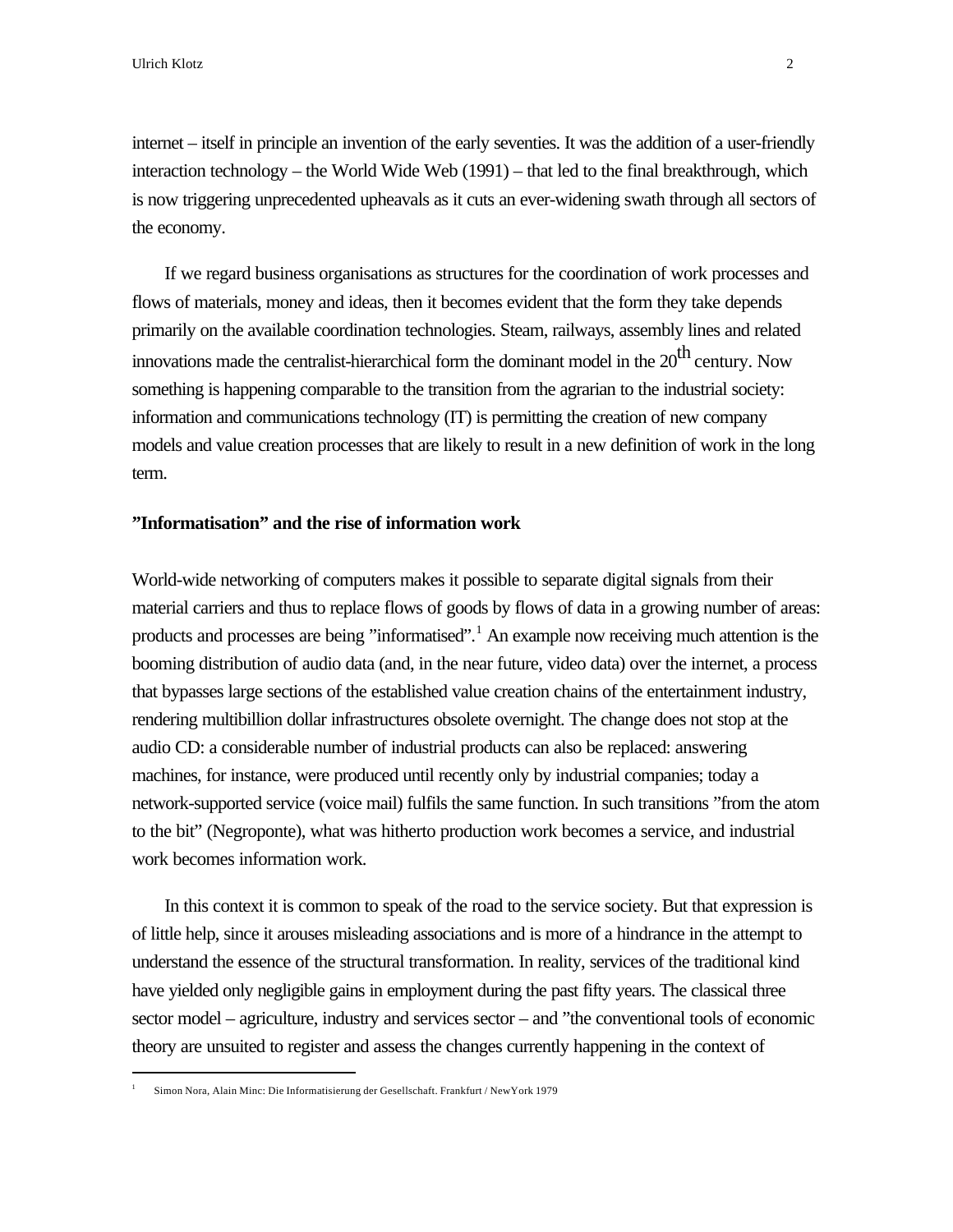informatisation.<sup>2</sup>". Indeed, it is a characteristic feature of this trend that it is progressively rendering these distinctions meaningless. More useful, by contrast, is the proposal by March Porat to treat employment involving information tasks - that is to say, "brainwork" - separately.<sup>3</sup>

For despite - or perhaps because of - increasingly powerful IT, the proportion of information workers is skyrocketing. Automation of routine tasks is raising the intellectual content of the (remaining) work. Increasingly, the ability to understand information, react to it, manage it and use it is needed to create added value. Intangible components and values (information, services, relationships and emotions) and the handling of knowledge now account for an ever-increasing share of value creation. Today half the workforce in highly developed countries lives from activities whose raw materials, tools, tasks and results are primarily information. If current prognoses are accurate, by the next decade four-fifths of all human labour will consist of advice, information, research, development, organisation, networking, management, design and presentation. These will all be typical forms of work in the future. In short: more and more people will be doing work that amounts to converting data to knowledge.

If we designate forms of society according to the activities that apply to the lives of the majority of their members, then we have already been living for some time in an information society. New social and business forms are not completely driving out the old ones: just as the industrial society requires a functional agricultural sector, the information society needs a solid industrial foundation. However, the effects of informatisation on industry are similar to those of industrialisation on agriculture: the volume of work is shrinking dramatically (despite expanding output) and in most cases the quality of the residual activities is undergoing fundamental changes even the high-tech farmer is coming to resemble an information worker.

It is becoming clear that the information society will not be merely a continuation of the industrial society with a different product range. It will be a society with new rules, structures and behaviour patters. The key to understanding the consequences of the gradual transition is the insight that the rules that apply to intangible goods, i.e. data, information, knowledge etc. are somewhat different from those for material goods.

<sup>2</sup> Werner Dostal, Telearbeit in der Informationsgesellschaft, Göttingen 1999

<sup>3</sup> Marc U. Porat, The Information Economy: Definition and Measurement, OT–Publication 77-12, Washington 1977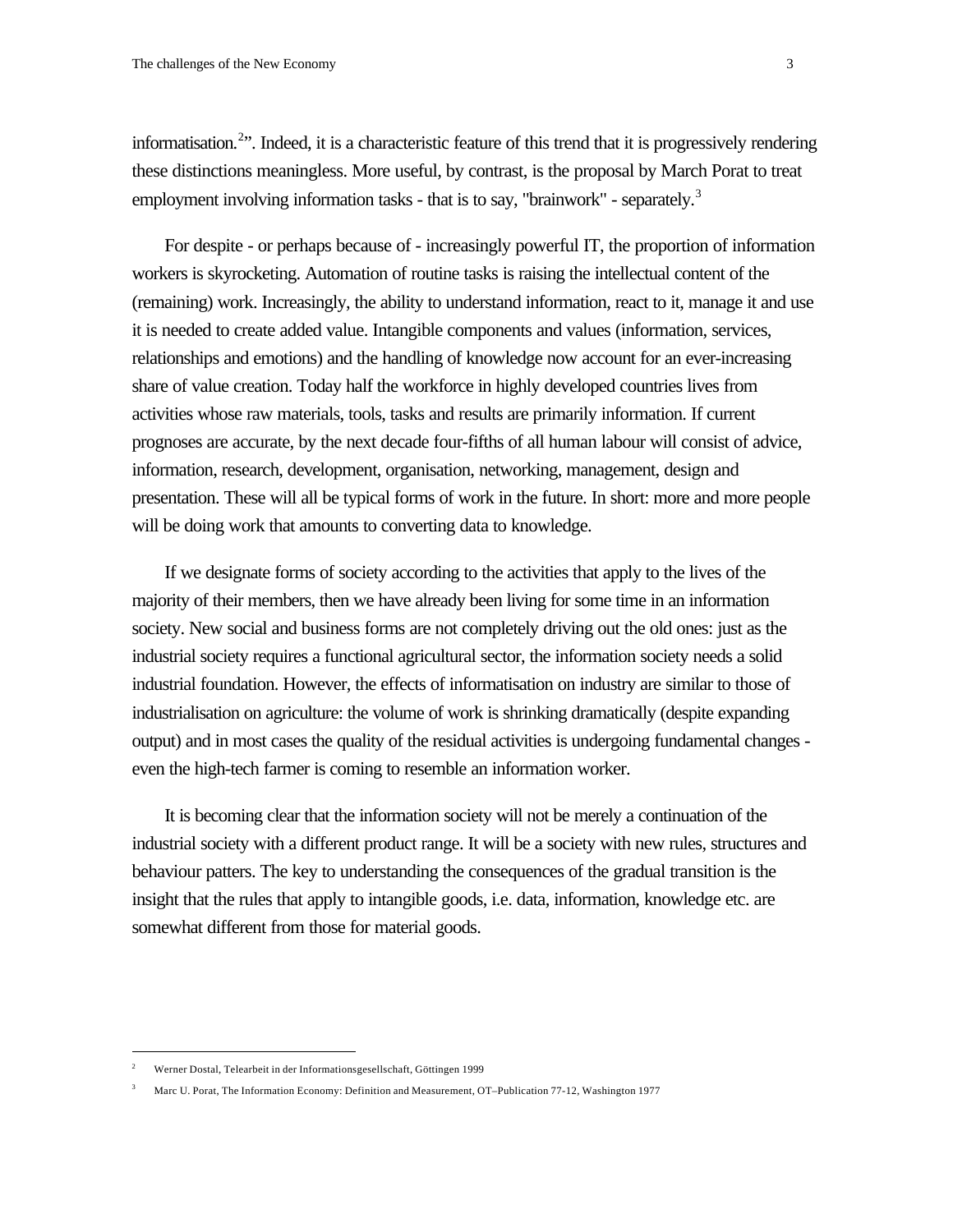### **The New Economy...**

Although business with intangible goods (information and services) has long since surpassed all other economic activity, traditional economics has yet to develop terms for the resources on which the value creation process is based, let alone usable models and approaches for explaining this type of (information) economy. Units that comprise the basis for discussions in classical economics - pieces, weight, time, price etc. - fail almost completely to describe information work and intangible goods.

In the USA the term "New Economy" has been gaining currency since the mid-1990s. Numerous synonyms - "Digital Economy", "Networked Economy", "Internet Economy", "Knowledge Economy" (to name a few book titles) - and successful young magazines like "Business 2.0" strongly suggest that the "new" and "old" economies are not new and old economic sectors, but rather areas to which different economic rules apply. In principle it is a market model based on digital networks in which special properties of digitised goods play a central role. Strictly speaking, many rules are not necessarily new; what is new is the fact that they are spreading to an ever-increasing proportion of economic activity at an unprecedented rate of speed.

### **... with new rules**

Unlike material goods, information can be transferred, sold, given away and exchanged without leaving the hands of their original owner. Bits and ideas can be sold and, at the same time, kept: the original and the copy are indistinguishable. Information products need to be developed only once to be usable by everyone - they can be distributed a million-fold over computer networks with practically no additional effort. Intangible goods have only development costs. The marginal costs for copying and distribution of digital knowledge are practically nil.

In an information economy, value is increased above all through the application of knowledge. Value creation in which added value is not created by means of greater volumes differs in essential aspects from material production. In material production, production factors - (manual) labour, raw materials and capital - are used up in the process: to produce more, more of them must be used. By contrast, knowledge is a resource that is not used up; instead, it actually increases in quantity through use.

The principle form in which knowledge flows into products of all kinds today is software. Since production processes are becoming more and more software-intensive, material products,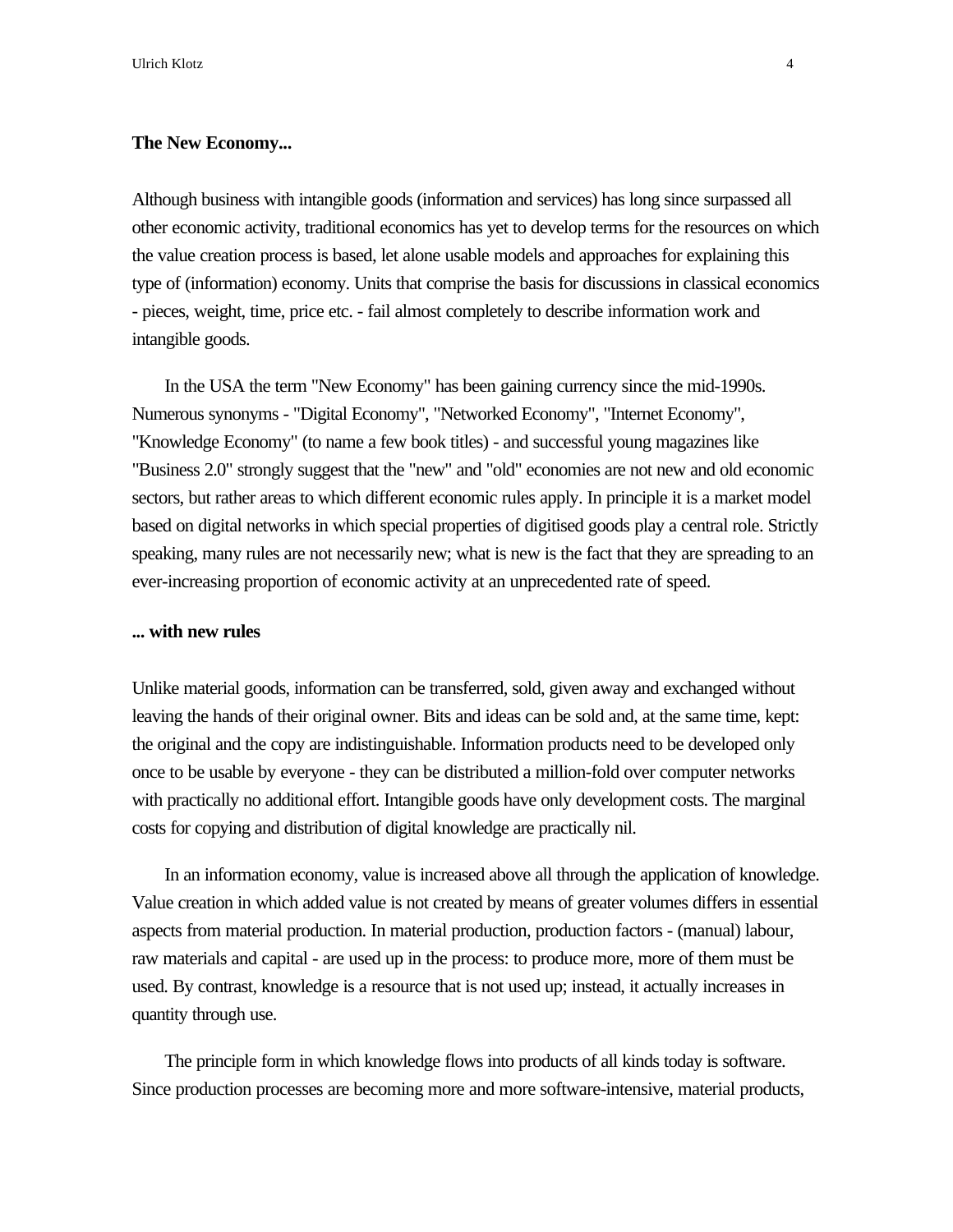too, are increasingly taking on characteristics of software. Where processes are largely controlled by computers, the costs for variety tend towards zero. This turns the rules of mass production upside down. In the era of mechanisation, increasing production runs led to lower unit costs. In computerised production, on the other hand, a custom-made item costs negligibly more than its mass-produced counterpart. Indeed it is not unusual for customer-specific production to be even cheaper. A case in point is BoD (Books on Demands): publishers use computer-controlled machines to produce single copies of books as orders arrive, and no longer need to produce large print runs to build up inventories. The first shops have appeared on the scene where computercontrolled machines produce cosmetics to customer specifications, make custom-tailored clothes or assemble furniture to order. Instead of transporting finished goods, often over great distances, companies can manufacture products in decentralised "technofactories" located where the products are needed. The "factory" will not produce finished objects; its "output" will be manufacturing programs that are electronically distributed. This trend will be intensified by the fact that computer networks are making possible an unprecedented degree of market transparency. Consequently, competition on the basis of price alone is bound to be ruinous in the long term. In short: mechanisation led to mass production; informatisation will administer a fatal blow of many (but not all) types of mass production.

The "manufacture" of intangible values cannot be driven like the production of material products - here excellence cannot be replaced by quantity. It is quite reasonable to compare the development of complex information products with the creation of other products of mental activity - writing a novel, for instance. In such an endeavour the "broth" does not improve, as a rule, as the number of "cooks" increases - on the contrary. Wherever "brain running time" and inspiration replace the running time of machines as decisive factors, concepts of productivity based on quantitative parameters will break down (as will any approach to redistributing work based on such concepts). With information products, what counts is the quality of the ideas that go into them and not the amount of working time invested - just as a novel is not judged by the number of pages or writing hours. It is then not faster machines, but better qualifications, communication and motivation that lead to higher productivity.

Material things are subject to immutable laws of conservation: it is impossible to consume more than is produced. Information is different: we all absorb more information than we pass on. So far, no limits to growth in production of intangible goods have appeared. The more people that process information and the more productive the IT systems become, the greater the quantity of raw materials and tasks that are created for other knowledge workers - work creates above all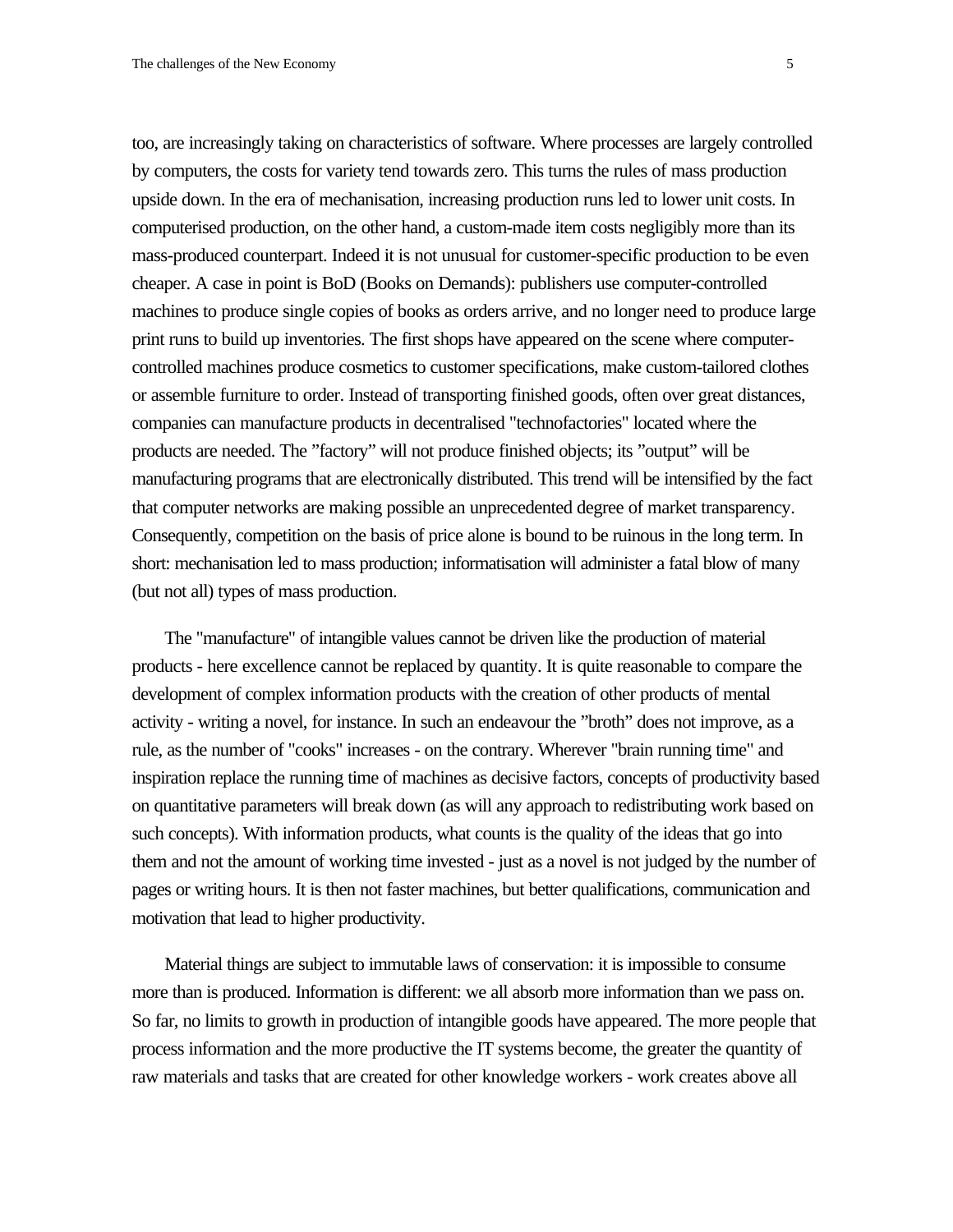more work. Thus increasing productivity does not lead to shorter working time for many knowledge workers. On the contrary - it results in blurred boundaries between work and leisure time. Regardless of whether they are at work or not, people are getting busier - mainly with information.

#### **Network effects and the economy of attention**

The value of information products is measured by other rules than those that apply to the value of material goods, where there is a direct link, for instance, between scarcity and value. For software and many information products it is - albeit not always - exactly the opposite. Their value increases as they become more common. The faster a computer program spreads, the more likely it is that it will become a (de facto) standard, providing a basis for follow-up business.

Networking effects which increase the value of a product with each installed unit can quickly lead to the establishment of lucrative monopolies, as demonstrated by Microsoft and Intel. For this reason more and more IT companies are adopting strategies of giving away their products. These free products are a quick way of achieving a critical mass of customers. Once a standard has been thus established, it becomes extremely difficult for the competition to gain access to the market. Marketing complementary services is then all the more profitable. Prime examples are companies like Netscape and RealNetworks, who used free products to build market shares of 80 percent and soaring market capitalisation. Mobile telephones and PCs are also being given away by the hundreds of thousands in the USA. This is often simply a new version of the old AT&T model: free telephone connections make it possible for customers to use a new communication service. What is new is the speed: there have been cases where world markets and monopoly positions were conquered via internet within a few weeks.

Free net-based services of all kinds have since appeared on the scene, along with the first internet providers who actually pay customers for time spent online instead of charging them for it. This type of advertising-driven business model – comparable to free television – indicates what is actually becoming scarce and expensive in the information economy: attention. Characteristic of the information society is that information is not taking on a special value. Its characterising feature is the flood of information that people can no longer cope with. The real bottleneck is the capacity for taking in and processing the wealth of signals, symbols and stimuli. Since information that receives no attention has no economic value, its value is not intrinsic, but depends on the resource that it makes use of: information uses the attention of its recipient. If IT makes it increasingly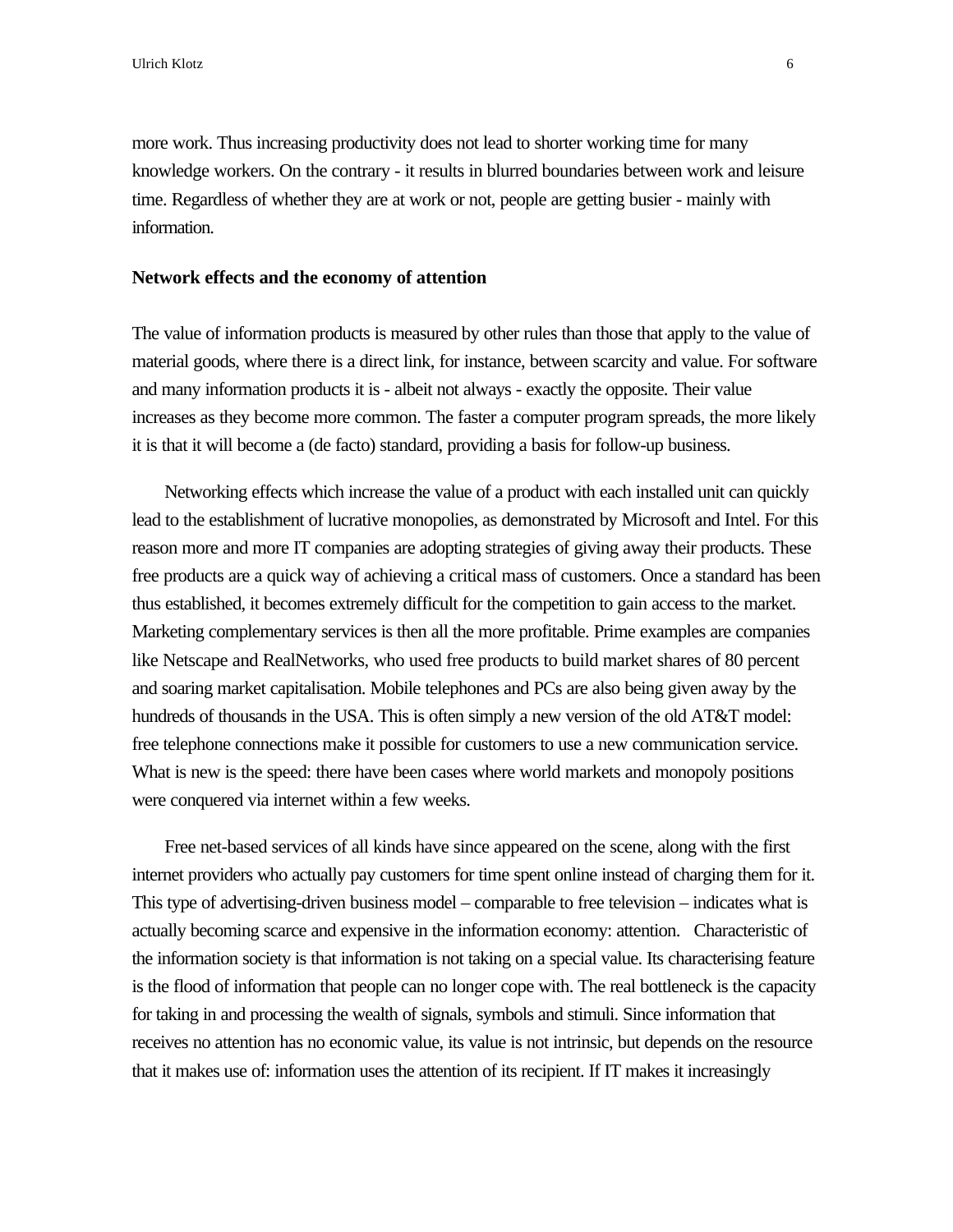possible to provide more information than we can hope to take in, then the scarcest of all factors in the information society will be attention, for attention - like time - cannot be increased in quantity. The greater the flood of information, the more the factor of attention will be valued and rewarded. TV ratings, circulation figures, numbers of site visitors, accesses or citations are measures of "attention revenues" that can indeed be converted into ready cash. Soaring advertising budgets and fees paid to stars, and exploding values of brand names or popular internet pages are just a few indicators that the new theory of the "economy of attention"<sup>4</sup> has a basis in reality. Here are two examples: the American basketball star Michael Jordan is paid approximately \$20m for advertising sports shoes for Nike, an American company - about twice as much as the twelve thousand Asian seamstresses who make these shoes. And the cable TV company AT-Home paid \$6.7bn for the internet search engine Excite. By way of comparison: the American automotive group Ford paid \$6.45bn for Volvo.

#### **New value standards**

l

According to traditional economic theory, the value of real goods is based above all on unit costs. Companies have traditionally been valued according to their balance sheets and their holdings of cash and inventory. Financial transactions, on the other hand, are valued on the basis of the anticipated potential for future earnings.

In reality, however, markets for what economists call "real goods and services", have begun acting more and more like financial markets. Especially in the New Economy, the market capitalisation of companies is now routinely an enormous multiple of their book values - a trend that continues to gain momentum. Thus stock markets, as a sensitive indicator for trends and competition factors, provide an additional indicator for the rapidly expanding significance of knowledge in value creation.

Almost symbolic of the transition to the information society is the rise of Microsoft to become the world's most valuable company. The market capitalisation  $($   $>$  \$450 bn) of this relatively young company now exceeds the combined worth of the twelve automotive groups with the largest world-wide sales (!). An old industrial giant like General Motors, for instance, with a wealth of expensive facilities, revenues ten times those of Microsoft and almost thirty times as many employees has only one-tenth the market value of Microsoft.

<sup>4</sup> Georg Franck, Ökonomie der Aufmerksamkeit, München/Wien 1998; Michael H. Goldhaber, Die Ökonomie der Aufmerksamkeit, in: telepolis, 4/5 1998, S. 117–136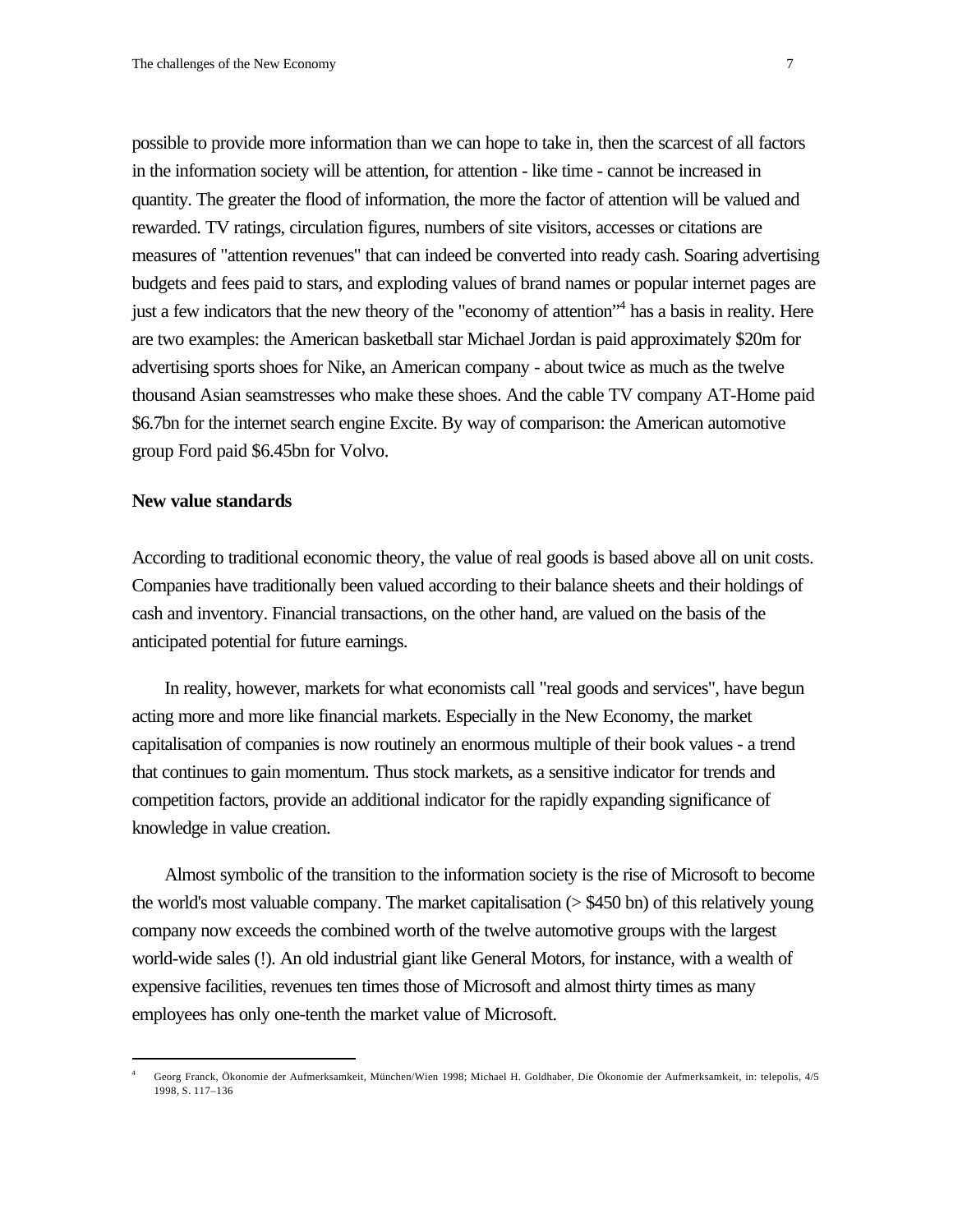If Microsoft employees were to stay away from work starting tomorrow, the result would be the biggest stock market crash in history, for the company's book value is negligible: a few office buildings and computers. This scenario shows that the employees, the so-called human capital, are the only important capital in the New Economy. Raw materials, machines, energy, property and tangible assets - the entire range of traditional production and competition factors are losing all importance - and with them the economic theories based on them.

The decade drawing to a close has been marked by unprecedented upheavals in the list of the "Global 1000" (company values by market capitalisation). Whereas Japanese corporations held seven of the top ten places in 1989, by 1999 not a single company from Japan remained in this elite group. Business Week's laconic comment: "What happened in the meantime: the internet." Among the 50 most valuable companies in the world are 19 firms that profit directly or indirectly from the internet. Newcomers like the network company Cisco (\$174bn) needed only a few years before overtaking established companies like DaimlerChrysler (\$86bn), still Germany's biggest company in terms of sales. Capital investors are affirming the view expressed years ago by Alvin Toffler: "The key event of the 20th century is the fall of matter."

#### **Time competition**

The price that a piece of information (or a knowledge product) can command on the market does not depend on the working time invested in it, but on the exclusivity that it possesses for a short period - until there are enough copies or competing products. Since information can be replicated, modified and distributed faster and faster with the help of computers, this profitable time interval is constantly shrinking.

In the New Economy, company size is losing its importance, since thresholds to markets are very low. Individuals can supply global markets with intangible products via networks just as well as large companies, since there is no need either for company-owned production facilities or sales structures. The fairy-tale success stories of the new e-companies - such as Xoom, eBay, Yahoo, Amazon, Go2Net - are highly instructive. These companies, some of them just a few months old, already have world-wide sales of tens or hundreds of millions of dollars and growth rates of several hundred percent.

To the extent that classical competition factors and physical distance diminish in importance, competition will be reduced to time competition. Size or costs will no longer count; instead, creativity and flexibility will be crucial. If it was once the large firms that ate up the small fry, the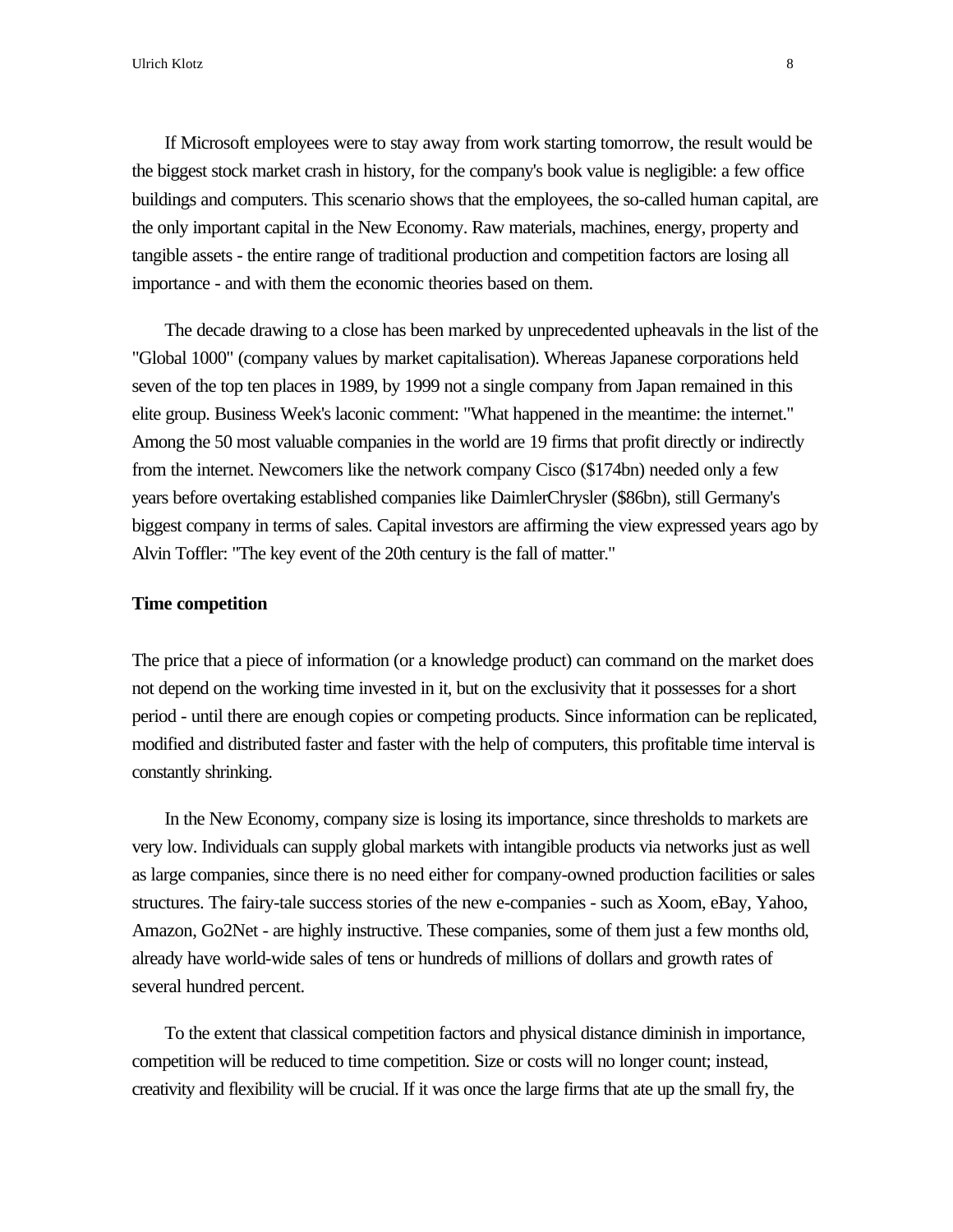future will see fast companies overtaking their slower rivals. The key indicator will be time-tomarket. Sometimes just a few weeks can make the difference between a resounding success and a dismal failure. Consequently, it is not unusual for the creators of digital products to endure phases with 100-hour working weeks. Since software now plays a key role in all segments of the value added chain, even in "old" industries such as car manufacturing, it is becoming more common here, too, for development work to go on around the clock and around the globe.

#### **New organisational forms**

Thus with the spread of IT, an economy is springing up that is based more on the production of ideas than its predecessor, which was founded on the principle of manufacturing objects at the lowest possible cost. Consequently the task and structure of organisations is undergoing a transformation.

The ability of an organisation to learn is becoming the key competition factor. This refers to its ability to convert available knowledge as quickly as possible into new knowledge, i.e. ideas and innovations. Innovations, however, require a radically different environment, completely unlike anything that can be provided under management forms and company structures introduced 125 years ago to organise the production of goods efficiently.

In the hierarchies typical of the industrial society, innovative ideas constantly encounter obstacles, since an essential means of exercising power in this organisation form is the monopolisation of information. Since new ideas always represent a threat to old ideas and, consequently, to existing power structures, innovations that are good for the company but bad for management are usually suppressed or at least impeded: "Creativity is basically foreign to the organisation. Organisations actually thrive on the tendency to ignore creativity.<sup>'6</sup> We have all seen it: In bureaucracies there is always a great deal of talk about innovation, but there is often no real desire for change.

The ponderousness of hierarchical organisations is primarily due to the fact that individuals tend to direct more loyalty towards their immediate superiors than to the organisation as a whole. In his book, "The Theory of yes men", the American economist Canice Prendergast demonstrated many years ago that "... organisations where promotion and remuneration of employees depends on assessments by their superiors have little chance of survival in a rapidly changing business

<sup>5</sup> Reinhard K. Sprenger, Die Idee der Macht oder die Macht der Idee ?, in: brand eins, 1/99, S. 12-13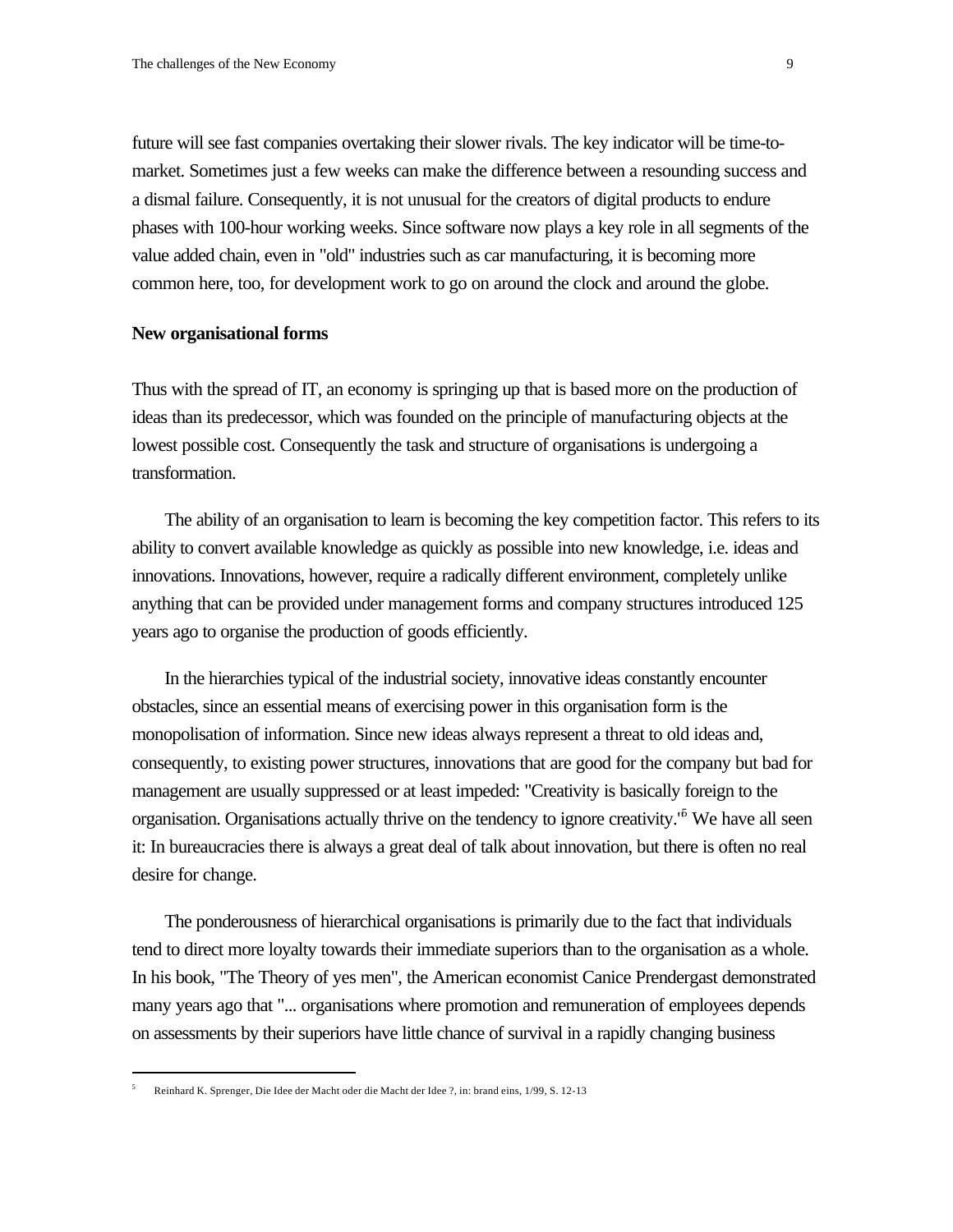l

climate.<sup>6</sup>". Hierarchies have a corrupting influence on the human spirit, for they encourage opportunism as a behaviour pattern guaranteeing success that is rewarded very quickly with promotion: "It's better to be wrong with the boss than right against the boss." The most convincing evidence of the resulting rigidity is the fact often observed in hierarchies that the top levels lose contact to reality sooner or later, because the organisation is eventually deceived by its own selfimage – which in not a few cases leads to its demise. Abundant examples from the IT sector include IBM founder Thomas Watson, who estimated in 1943 that there might conceivably be a market for as many as five computers, or Ken Olsen, the head of the now defunct DEC, once the world's second largest computer maker, who declared as late as 1977 that there was no reason for anyone to have a computer in the home. Similar cases, such as Heinz Nixdorf – who kept dismissing PCs as toys until it was too late to save his company – could be listed almost indefinitely. If top management in the highly innovative IT industry displays a tenuous grip on reality, it can be safely assumed that false assessments of this kind occur even more often in the boardrooms of organisations and sectors less open to innovation – such as public authorities, political parties and associations.

Where human beings are reduced to the content of a job description or a supervisor's orders, then the very ability that will be decisive in the future will lie fallow: the ability to deal with the unexpected. A characteristic of the New Economy is thus the gradual departure from the organisation form that still prevails today – the functional hierarchy. This also means the disappearance of one of the great demarcation lines of the industrial age: the sharp distinction between those who make decisions and those who carry them out. The system of orders, obedience and supervision is being replaced in more and more areas by post-industrial forms of cooperation in which knowledge and individual skills can more effectively reach their potential. Instead of adherence to duty, what is measured and assessed is success – a method that is as effective as it is ambiguous, and raises many new questions, since the old regulatory mechanisms no longer have much effect.

In the New Economy, growth depends primarily on efficient flows of information between people. This means that the way people deal with each other has a far greater impact on business success than technology or collective agreements. As a result, the old functionally and hierarchically structured organisations are being replaced by networks of much smaller units with greater autonomy. This organisation form has stronger learning capabilities, since communication does not have as many barriers – i.e. departmental boundaries and hierarchical levels – to

<sup>6</sup> Canice Prendergast, A Theory of 'Yes-Man', in: American Economic Review, Sept. 1993, S. 757–770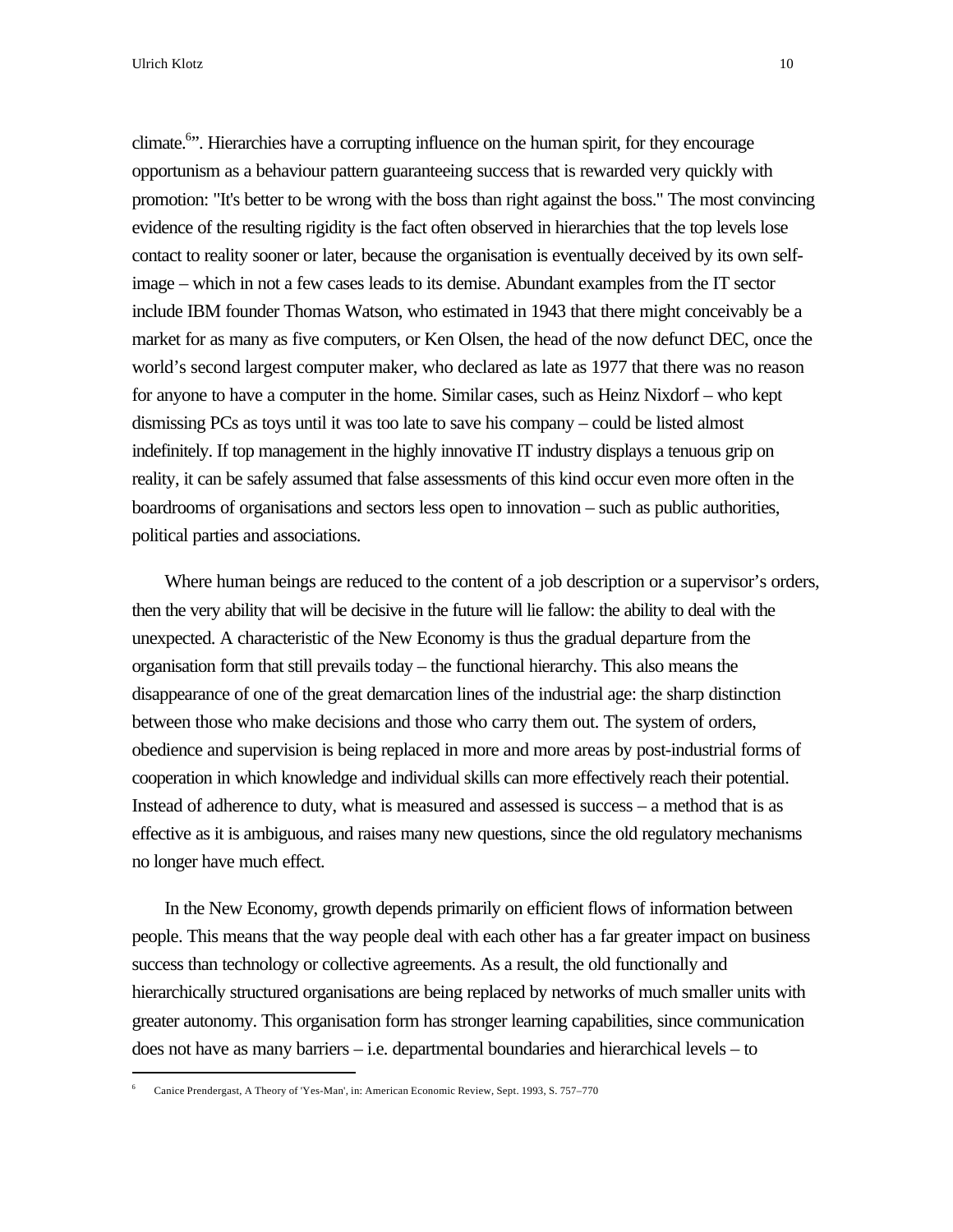overcome. In the place of rigid lines of communications, an open market for information and ideas is taking shape in which all kinds of direct communication – formal and informal – are possible without distractions of rank or territorial fears.

In the future all organisations must be prepared for a constant succession of projects, each of which demands a new combination of knowledge, skills and experience. High flexibility cannot be achieved through fixed positions in the staff hierarchy; what is needed are constantly reshuffled teams that act autonomously, behaving to a great extent like entrepreneurs. The company of tomorrow will often be little else than a small core of a few permanent employees who establish links to suppliers and external specialists and use these links to buildo a network for producing a common product. The term "virtual company", coined at MIT in the 1980s, has become the accepted term for this kind of network-like value creation community. "Virtual" means that all essential features of an object are present except the object itself. What appears to outsiders to be a company is in truth a fabric of relationships woven between highly diverse suppliers that is constantly forming and dissolving in response to tasks and market needs. A growing number of companies that achieve multimillion dollar profits with just a handful of permanent staff serve to illustrate where the trend is going: from R&D to production and sales to after-sales service, all responsibilities are passed on to a network linking every possible type of supplier. Only strategically significant and lucrative core functions such as controlling the network, managing the brand name and possibly the product design remain in the company – everything else is "outsourced".

Tom Malone of MIT coined the term "e-lance economy" for the organisation form of the future. This refers to networks of electronically connected freelancers as the backbone of a new way of working and doing business.<sup>7</sup> The power of such groupings is illustrated by the rise of the PC operating system Linux that was created as the joint effort of freelance programmers all over the world and now poses a serious threat to the Microsoft monopoly. A hierarchically organised major concern like IBM would never have been capable of this achievement.

Apparently running counter to this trend, the current wave of mergers seems to suggest that companies are increasing in size. But beneath the surface of these often spectacular processes a countertrend is in evidence – from the point of view of the labour force: 25 years ago a fifth of all working Americans were employed by a Fortune 500 company. Today this quota is well below one-tenth. The largest private employer by far in the USA today is the temping agency

<sup>7</sup> Thomas W. Malone/Robert J. Laubacher, The Dawn of the e-lance Economy, in: Harvard Business Review, 9/10-1998, S. 145–152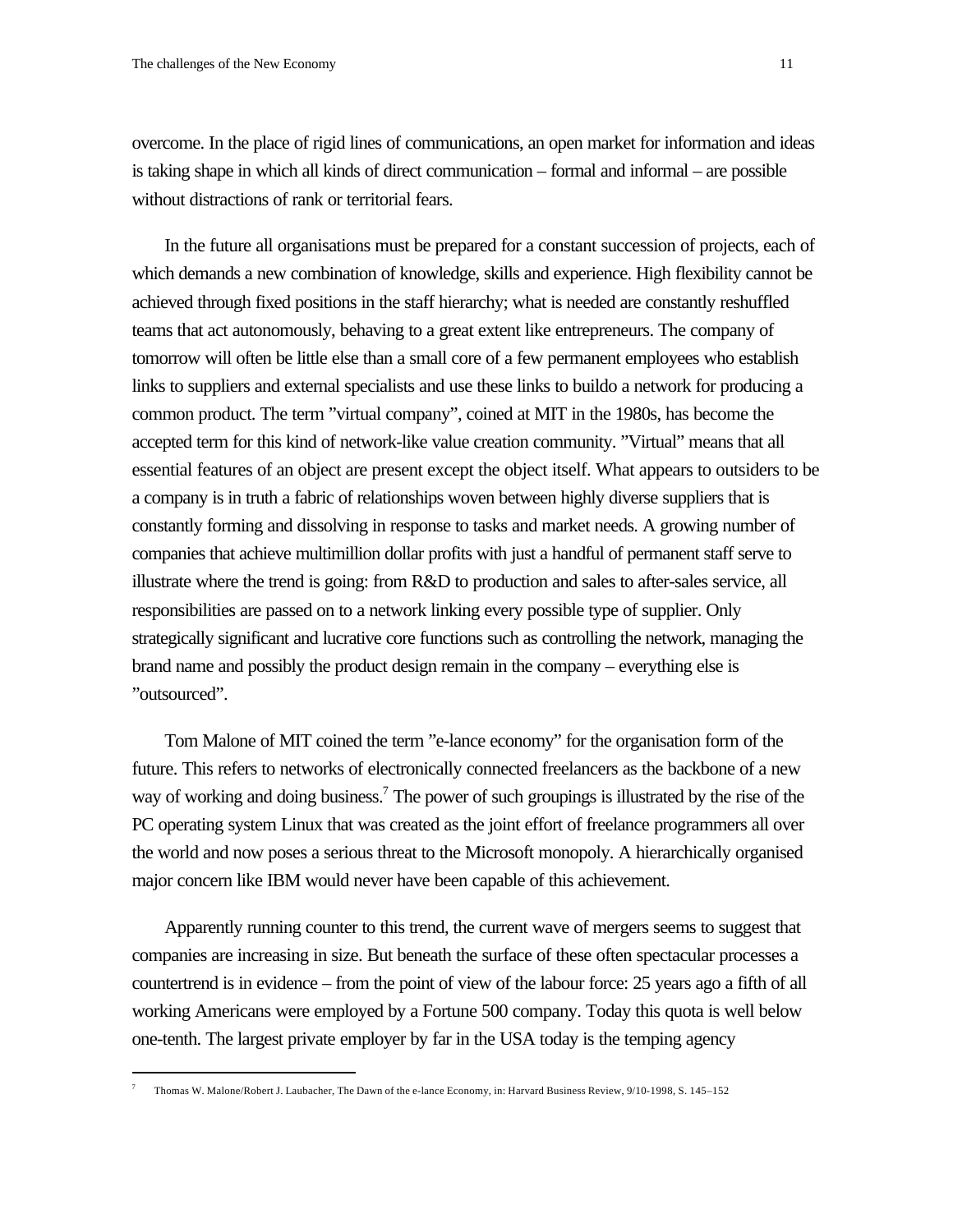Manpower. This, too, is an indication of the enormous efforts of companies to replace fixed costs by variable costs in order to be positioned to react to the breakneck pace of market changes.

# **New definition of work**

Industrial production requires the transport of the human production factor to the location where goods are produced. Computer networks, by contrast, bring the production factor - information to human beings. For many forms of information work, there is no longer any need to be cooped up in "barracks": work again becomes what we do and not where we go. The rigid regimen of time and place – a fundamental pillar of industrial working culture – thus becomes dispensable. Like every transition, this development has its pros and cons: Gil Gordon, one of the pioneers of telework, puts it succinctly: "The good news is you can work anytime, anywhere. The bad news is you can work anytime, anywhere."

As the new company models proliferate, forms of work are spreading that we still refer to as "atypical": part-time work, temporary work, limited contracts, telework, contract work and other forms of (pseudo) entrepreneurial work. The proportion of so-called "normal employment relationships" has already fallen to two-thirds of the workforce. Experts estimate that it will not be long before only half of the workforce will be working full-time under "normal" conditions, so that what was once the rule will soon be the exception.

Although industrial production continues to rise in absolute terms, its relative importance is declining. Like agricultural work in the past, activities close to industry will shrink in the long term to a residual quantity. The major leap in productivity is yet to come in most industrial sectors, since the true potential of IT has so far gone unrecognised in many areas. The situation is reminiscent of the arrival of electricity. Initially it was used only to replace steam engines through electric motors in factories, so that the productivity gains were negligible. Not until the 1920s was the full potential of this new technology understood. The insight led to the establishment of completely redesigned factories in which production grew at explosive rates. For the computer the situation is similar. For a long time it was seen as a machine for performing existing tasks more quickly. For many years, especially during the era characterised by centralised data processing, the "productivity paradox" was a frequent complaint: soaring IT costs actually led to falling productivity, especially in offices. Only now are more and more managers beginning to see that with the help of IT, operational processes can be completely restructured, as long as the computer is no longer treated as a programmable machine, but rather as a means of helping people work together.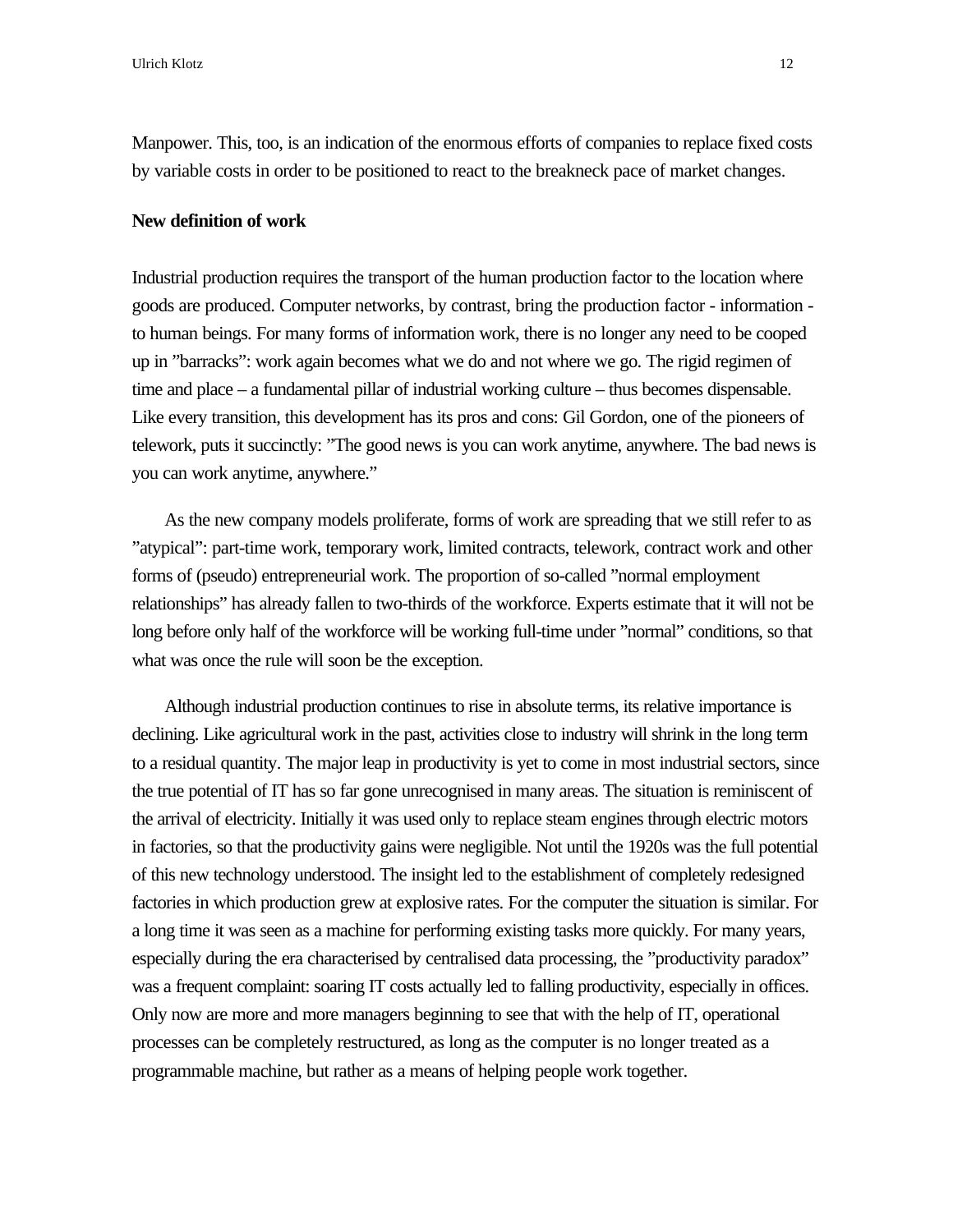Most tasks that are so routine that they can be measured will sooner or later be passed on to technical systems. What remains are tasks that are for the most part beyond the reach of traditional forms of "regulation – the paradigm of the industrially defined working society<sup>8</sup>." Consequently, incomes in the information economy are no longer proportional to the working time invested. Instead they depend on the skill, originality and speed with which new problems are identified, creatively solved and convincingly communicated. Parallel to this trend, conventional career paths, formal qualifications, standardised vocational profiles and fixed job descriptions are gradually losing significance. The concepts in the new era corresponding to energy, specialisation and interchangeability in the industrial age are time, learning and adaptability. Increasing inequality of pay distribution is a widely observable consequence of this development.

In the information economy, trade is possible beyond all boundaries. This applies not only to goods, but also to labour. Work is becoming a good that can be redistributed at ever-decreasing time intervals, a fact clearly demonstrated by the many world-wide internet auctions of labour(ers). Call centre employees in Dublin compete (or cooperate) with their American colleagues, as do programmers in Erlangen with their counterparts in Seattle, Bangalore or Moscow. For activities where the location of workers is no longer important, national boundaries, regulations and institutions are losing influence, especially as linguistic and cultural barriers become more and more porous.

In short: work is still with us, but the stable job is not. Work will be understood in the future more as what a person does, and not as something a person has. The attitude to work in terms of the traditional notion of "a job" will have to be abandoned. It is being replaced by thinking in terms of skills that enable people to earn a living.

"The system of lifelong paid employment is probably just an episode in human history. The package that was wrapped up at the beginning of industrialisation – social security and social integration only on the basis of dependent employment – is now coming unravelled." This will require a remodelling of society, actively promoted by a variety of social support structures. What is not needed are efforts to save an obsolete model from extinction. As forms of work and its remuneration are transformed and the proportion of electronic, almost undetectable transactions continues to grow, state systems of taxation will also be eroded. This may result one day in another achievement of industrialisation being called into question: the linkage of income, taxes and

<sup>8</sup> Gerd Mutz, Die Organisation gesellschaftlicher Arbeit in der Neuen Arbeitsgesellschaft, in: W. Fricke (Hrsg.): Jahrbuch für Arbeit und Technik, 1999, S. 70-90

<sup>9</sup> Dostal, Telearbeit a.a.O.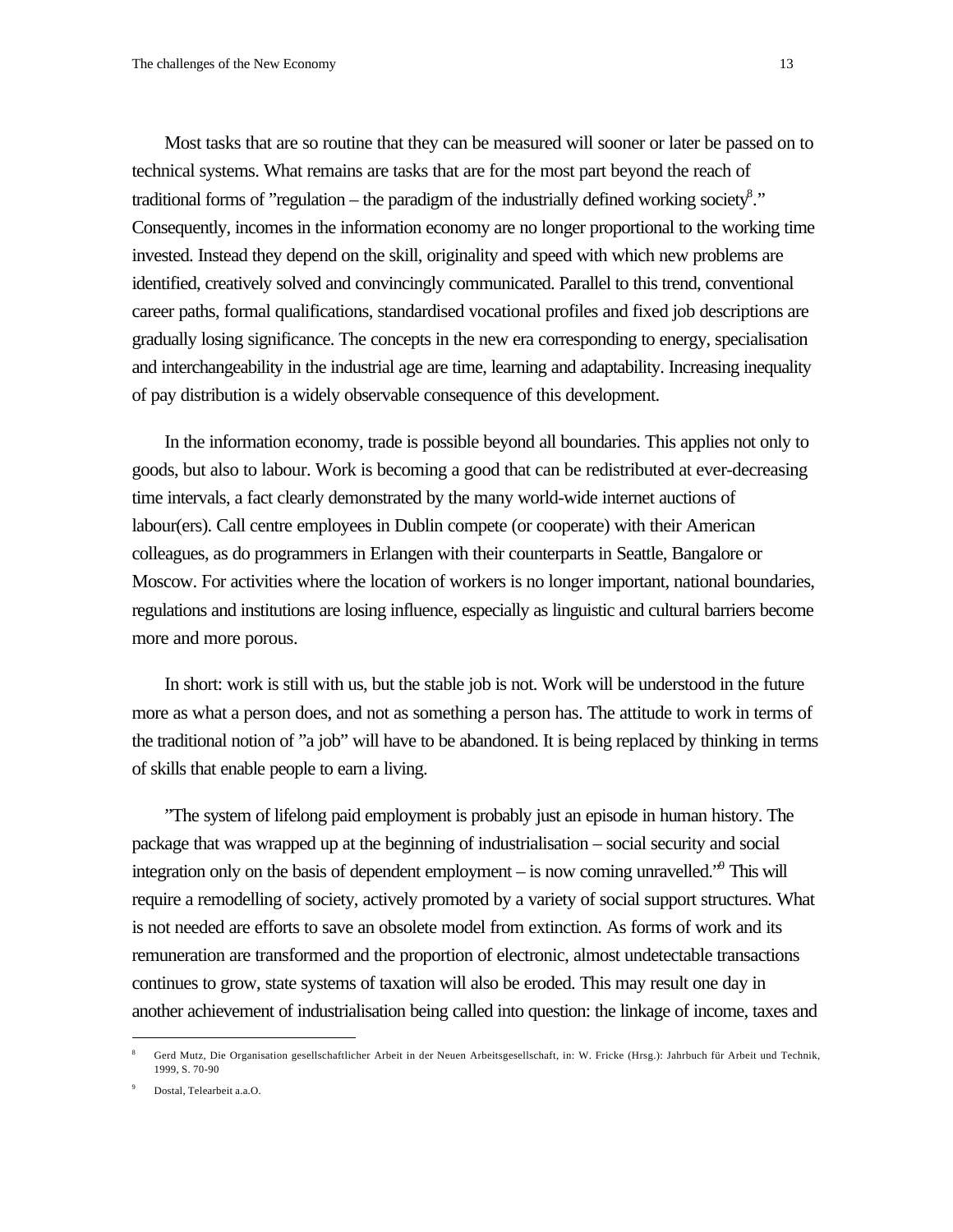Ulrich Klotz **14** 

social insurance contributions to production. If it is no longer possible to transform work done for the good of society – whose existence is undisputed – into paid employment of the type still in existence today, then we will have to examine new mechanisms for a fairer distribution of the wealth created by means of increasingly productive systems.

### **New Economy in the New World**

In view of this outline of the New Economy we can surmise that a confusing (working) society awaits us behind the threshold to the new century. Many familiar behaviour patterns, habits of mind and values that arose under industrialism will lose their validity. Against this backdrop, the question remains how our top problem, mass unemployment, can be solved and what this upheaval will mean for the future of trade unions.

To see what lies ahead and what ought to be done, it is still always worth looking at the USA. But it is important not to distort this view with overly simple explanations, such as the claim that the low unemployment rate of 4.2 percent is mainly due to cheap "McJobs". The fact is: in gross terms, 45 million new jobs were created over the past 25 years in the USA as compared with just 5 million in the (larger) area of the continental EU. About two-thirds of the jobs created in the USA in the 90s are in the higher income bracket, and are made up primarily of knowledgeintensive information work in or near the IT sector. This is where the income was created that yielded the additional demand for low-income services.

The sustained period of economic vitality with 4-6 percent annual growth is the result of highly diverse developments, however. While a few regions in the USA report consistent negative trends and dire poverty, other parts of the country (e.g. Seattle, Austin, Denver, Silicon Valley) are achieving growth of 20 percent and more. These compact growth regions that carry the success of the entire country are situated for the most part in areas that offer a high quality of life. The prevalent form of work has come to be termed SOHO (small office, home office). The number of teleworkers has now reached 16 million. Here we see consequences of technology that will make their mark on the coming century: in each state, regional concentrations are forming that operate in a world without borders. Whether or not countries flourish, will not necessarily be due to their land mass and mineral deposits, for the future key industries of all countries will know no borders. While the production of physical goods will move even faster to where markets are, information work and capital will move to where knowledge is – for example to Silicon Valley.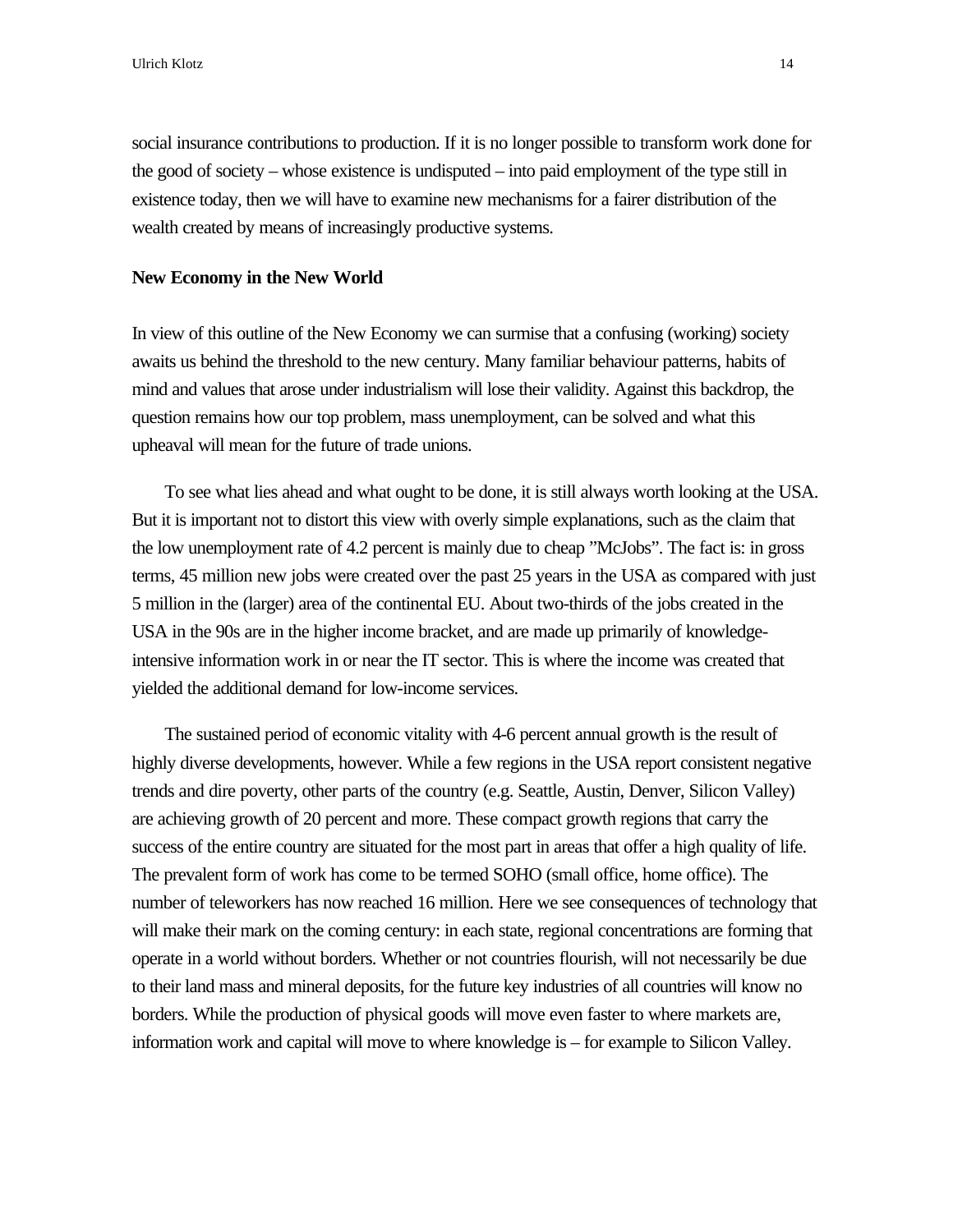The US government is currently planning to use sizeable deficit surpluses to repay the entire national debt (5.5 trillion dollars) accumulated over 220 (!) years, by 2015 – a potential starting point for social benefits beyond European politicians' wildest dreams. In the end, this phenomenal success is derived above all from the fact that the USA have surged ahead of all other countries in the race towards the New Economy. The three key innovations mentioned in the introduction have made a decisive contribution here. The growth sectors and key sectors of the world economy – software and computer networks – are clearly dominated by American companies today.

Since the competitiveness of every economy is increasingly dependent on the number of people who have access to information and are able to utilise it, a look at the facts gives pause for thought: the contribution of IT to GDP, the per capita investment in IT, and the market penetration of PCs (57 percent) are twice as high in the USA as here, and the percentage of internet users (27 percent) is three times as high. Even more significant: the gap is actually widening, for the annual growth rates in the USA are also twice as high as ours. The entire IT business is achieving doubledigit growth rates and is making an essential contribution to growth as a whole.

Particularly revealing is the comparison in the USA between the information economy and all other industries: here a rapidly widening prosperity gap between the new and (shown in parentheses) old economies is apparent: the number of employees is growing at an annual rate of 4 percent (2 percent), and productivity is increasing at a sizzling pace of 35 (!) percent (2 percent); the income index (average weekly wage,  $1988 = 1$ ) is now 1.12 (0.955). Although the old economy still provides employment for at least four times as many people, the New Economy already yields 48 percent of all corporate profits. Business Week sees a parallel to the transition from the agrarian to the industrial society and fears that if the divide continues to grow, "enormous political tensions world-wide between the losers of the old and the winners of the New Economy."<sup>10</sup> The current strife among social democrats is a foretaste of what is to come.

Of vital importance are not so much the comparatively small number of computer specialists – much more significant is their effect on the rest of the economy. Forrester Research and other experts predict that US companies will be achieving \$1.3 trillion in sales in the business-tobusiness sector via the internet by 2003, and that about half of all business activity will be handled via internet within ten years. This low-friction, fast means of carrying out transactions yields considerable economic advantages for the companies involved. Important here above all is the "content business", the computer-assisted trade in cultural products, which will completely

<sup>10</sup> Michael J. Mandel, The Prosperity Gap, in: Business Week, 4. Okt. 1999, S. 126-132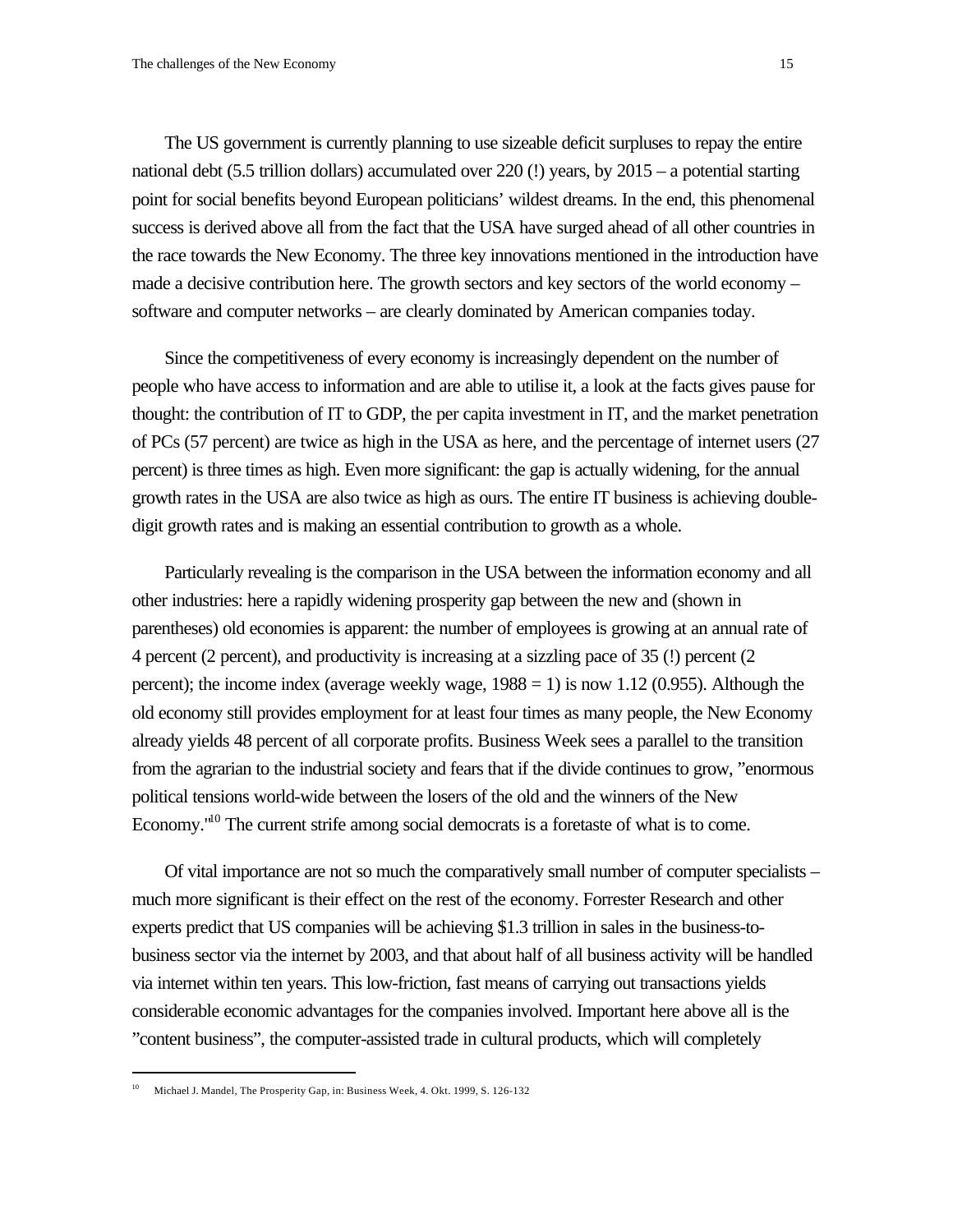Ulrich Klotz 16

overshadow all other sectors in the New Economy. Even today the largest export sector in the US economy is not the aircraft industry, computers, or cars: it is the entertainment sector with films and television programs. Here, too, digital networks and satellite technology have long since acquired a key role.

In view of these developments it is understandable that the United Nations has emphasised technology in its most recent development report and, on the title page, points out the unequal distribution of internet users in the world as a key problem of the future: North America, which accounts for just 5 percent of the world's population, boasts 50 percent of all internet users. South Asia, with 20 percent of the world's inhabitants, is home to just 1 percent of the internet community. The USA has more computers than the rest of the world put together. For the average Bangladeshi, the purchase of a computer would cost eight years' income, whereas the outlay for an average American is just one month's salary. The extensive statistical material presented by the UN impressively demonstrate that world-wide prosperity and development opportunities will depend to an ever-increasing extent on IT penetration and its effective utilisation. $11$ 

Conversely, the evidence makes plain that a lack of IT specialists can have disastrous consequences for an entire economy. And this very issue is one of our central problems: in Germany there are currently 70,000 IT job vacancies. The total shortfall across the EU is 500,000. "For more and more companies, growth is being impeded only by the shortage on the labour market"<sup>12</sup> This demonstrates in exemplary fashion that the persistently high unemployment in the "Old World" is primarily a result of the failure by IT policymakers and business leaders in this country to give due attention to IT back in the 70s and 80s. Thanks to well-organised special interest groups, Europe spent years investing mainly in the past (e.g. agriculture) instead of the future, with the consequence that not a single computer manufacturer is still in business today in the entire European Union.

## **In the Old World: Industrial policy instead of structural innovation**

The European and specifically German science and technology policy efforts (S&T policy) often failed to achieve the desired effects because it is based in principle on a questionable notion of competitiveness and an outmoded model of the innovation process. Innovation is not a technical

<sup>11</sup> UNDP, Bericht über die menschliche Entwicklung 1999, Bonn 1999 (http://www.undp.org/hdro/report.html)

<sup>12</sup> Reinhard K. Sprenger, Idee der Macht a.a.O.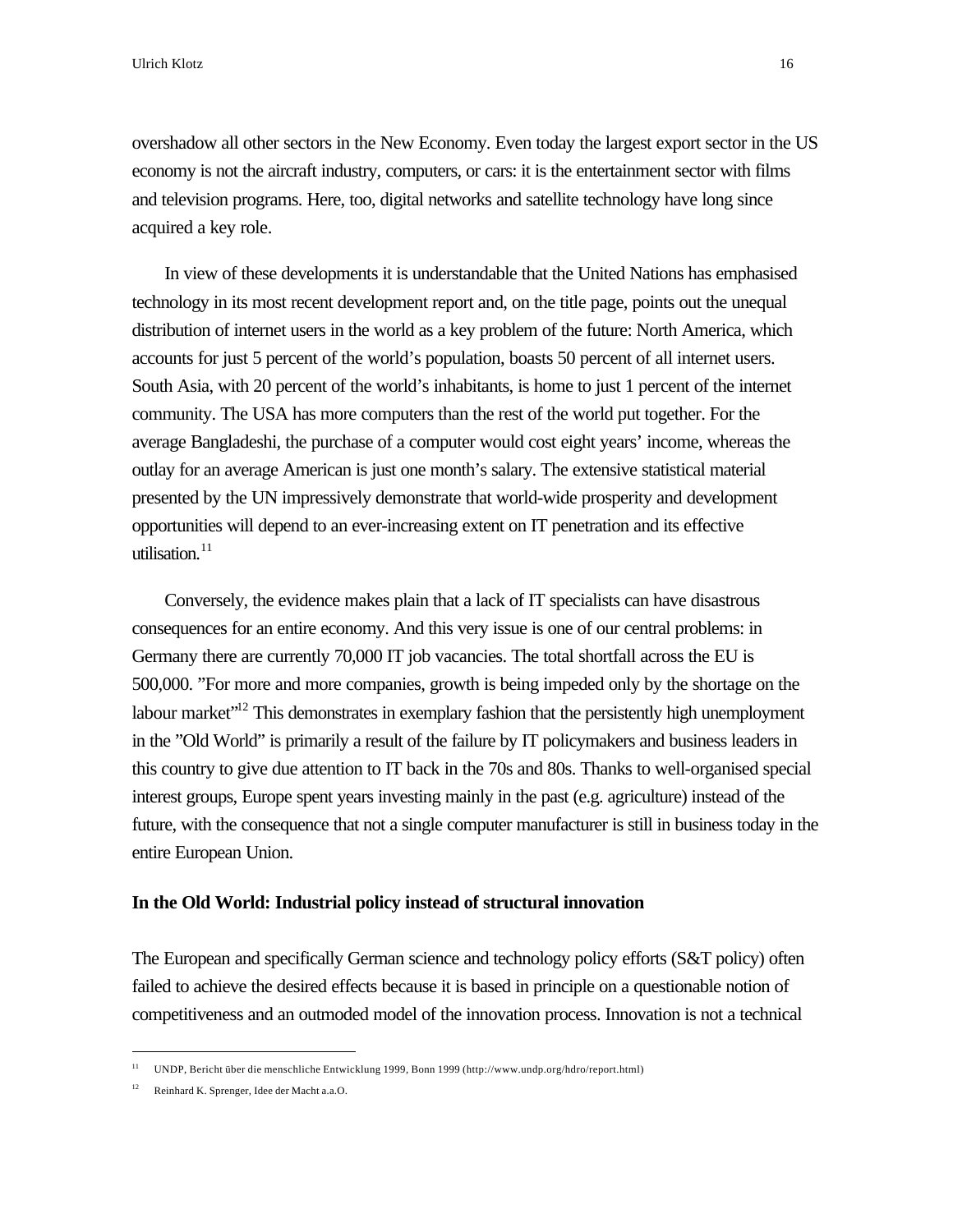process, but a complex social process where the crucial factors are economic interests, social and in-company forces, cultural norms and values along with other, so-called "soft" factors. Innovation entails more than new products and processes. A key prerequisite is a new mode of behaviour – for scientists, business leaders and policymakers. But instead of nurturing social, organisational and structural innovations - the essential prerequisites for successful technical innovation – our S&T policy has so far been strongly technology-centred and fixated on capital-intensive sectors and spectacular prestige projects. The basic problem: "Innovation is a microeconomic process, but the state is interested only in the macroeconomy."<sup>13</sup> For decades, the result was that the state invested mainly in technology instead of people. Hardware was sponsored instead of software. This proves: "State organisations are inherently conservative. In the end, most major statesponsored research projects ended in failure."<sup>14</sup>

Under the massive influence of corporate interests, it is not unusual for state-sponsored research to deteriorate into barely disguised subsidies, thus helping in many cases to perfect and stabilise established industrial structures. Efforts to preserve structures and jobs – in particular certain variants of what is revealingly referred to as "industrial policy" – often achieve in the long term only what they were designed to prevent in the first place: increasing unemployment. For the question of whether the employment balance of new technologies is positive or negative depends mainly on how quickly and thoroughly they succeed in changing economic structures. Under global market conditions, the innovative vanguard profits from technological change, while the negative impact of rationalisation often outweigh all other effect for the laggards.

When well-organised interests are present, necessary structural changes are often delayed, because those who would profit from change cannot assert themselves nearly as effectively: after all, most jobs of the future will be created in companies that do not yet exist. The 25 largest European companies were already large in 1960; at that time, one in three of today's top 25 American companies did not yet exist. Most companies now instrumental in driving US economic growth, some of whom are counted among the world's most influential companies, such as Intel and Microsoft, were founded during the past 25 years.

During periods of technical change, there is much lobbying on behalf of the present, while the future has no pressure group. It is during such phases that the unions can add their voice to the debate. Taking an extended understanding of innovation as a starting point, they can act as

<sup>13</sup> Gero von Randow, Politik in der Zwickmühle, in: Die Zeit v. 26. 8. 1999, S. 29

<sup>14</sup> Interview mit Joel Mokyr, in: Die Zeit v. 26. 8. 1999, S. 30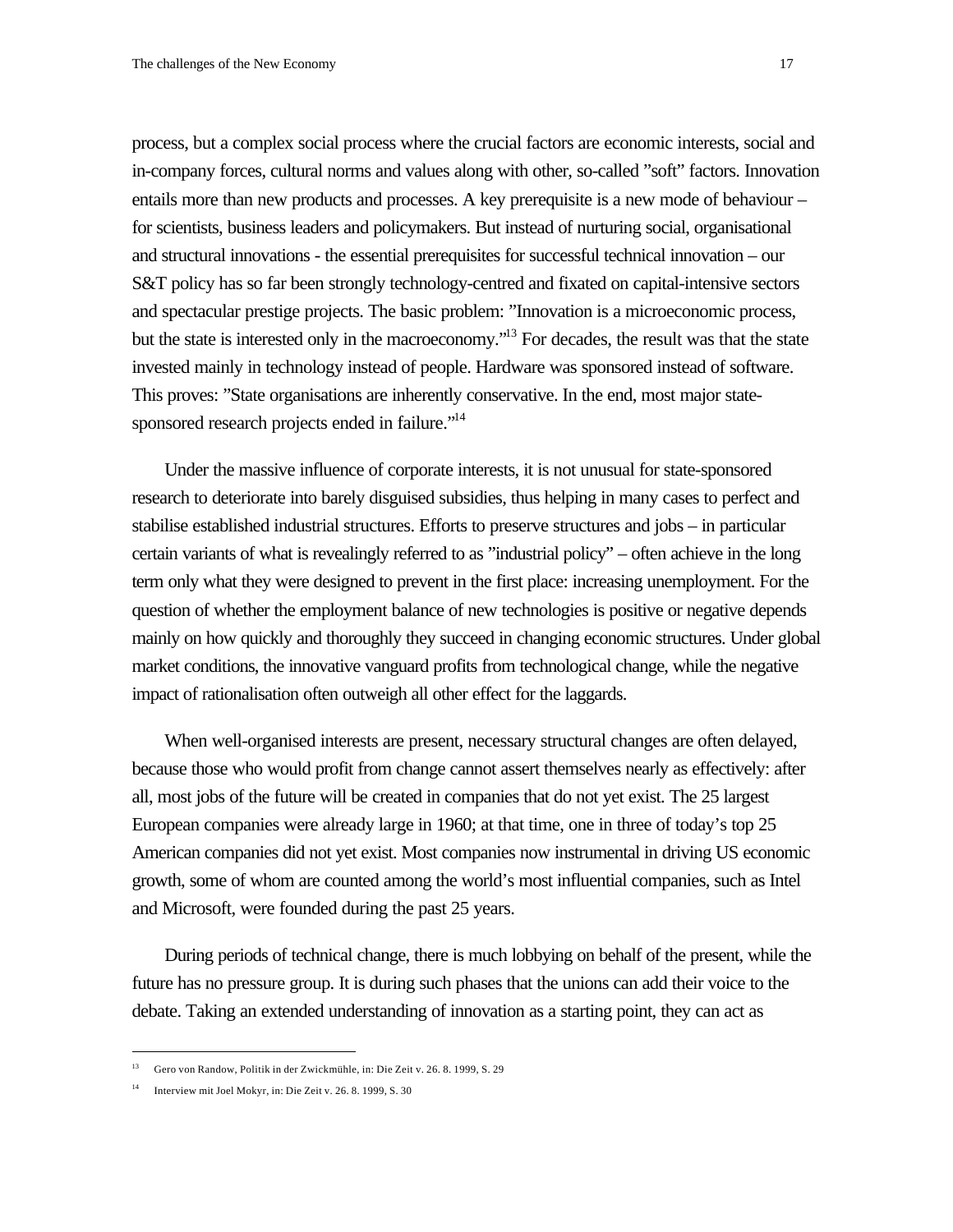advocates of future work and in this way broaden their own basis in the long term.<sup>15</sup> A similar argument applies to the second major area of work in the future, offering by far the most longterm opportunities for skilled trades and crafts: the constantly expanding, many-facetted area that owes its existence to the simple fact that our natural resources are limited: our environment. It, too, lacks the lobby it deserves.

The innovative potential of a country is determined by the standard of education of its people. Bearing this in mind, "Initiative D21", launched by German companies, reveals a key deficiency: the truly catastrophic situation in the German education system – measured on the basis of the requirements of the future working world. Constructive proposals for encountering structural deficits and the shortage of specialists are being developed under the action program developed by the federal government to address the problem<sup>16</sup> and a cooperative programme set up by IG Metall and the IT industry association within the "Buendnis fuer Arbeit" (Alliance for work) (www.igmetall.de).

# **Transformation of industrialism**

l

In addition to the vital issue of qualification, the EU Commission placed special emphasis on two other matters in its report to the Council, "Employment opportunities in the information society" (1998). These two concerns are of momentous importance for the future of the European economy and the German economy in particular: "Development of corporate culture" and "Promoting organisational change".

In recent years, international comparative studies examining the UE, Japan and the USA have repeatedly shown that German companies often lag far behind in their ability to innovate, a circumstance resulting mainly from internal factors such as organisational structure, management style and corporate culture. In short: it is apparent that the very factors credited with the past successes of the German economy, i.e. the perfecting of industrial forms of work and organisation, now threaten to become a handicap in a world where the game is played by new rules.

In a presentation, Martin Baethge named the central problems: although the potentials of the new technology cannot be fully exploited using the old forms of work, the industrial working model persistently clings to life, because the institutional arrangement agreed by the proponents of

<sup>15</sup> DGB-Bundesvorstand, Initiative Zukunft der Arbeit – Unternehmen der Zukunft, Düsseldorf 1999

<sup>16</sup> Bundesregierung, Aktionsprogramm Innovation und Arbeitsplätze in der Informationsgesellschaft des 21. Jahrhunderts, Bonn, Sept. 1999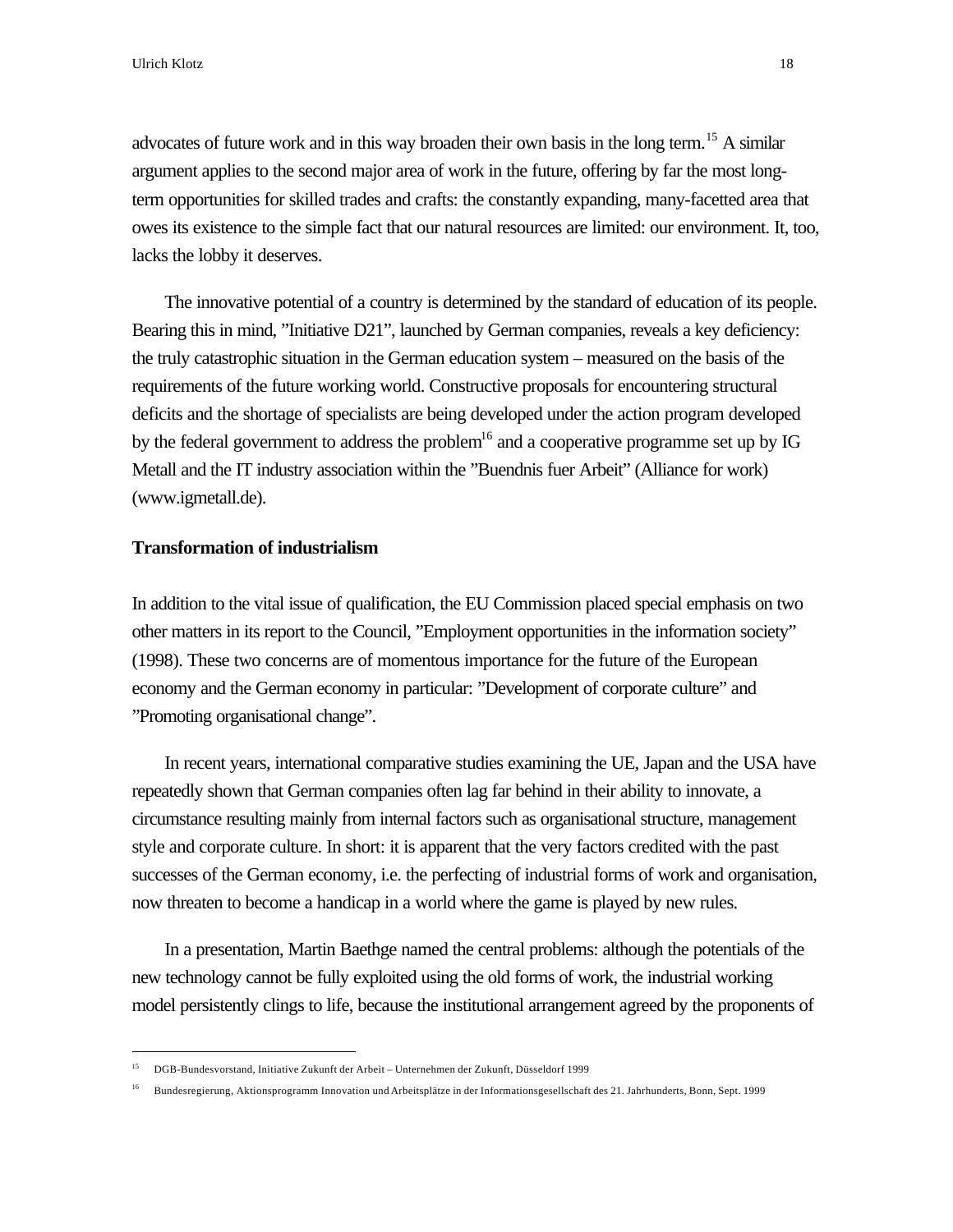corporatism – the child of industrialism – was extraordinarily successful and is extraordinarily powerful. Our economic problems are rooted in an obvious learning difficulty of German society, which is deeply rooted in the norms, modes of behaviour and routines of industrialism. "In the "Alliance for work", corporatism must prove that it can manage its own transformation into the post-industrial world ".<sup>17</sup>

However, employment policy concepts currently presented in the "Old World" often display in their essence a view of the economy whose thought patterns can be traced back to the world of industrial manufacturing and distribution of material goods. But under the changed conditions of the information economy, any attempt to solve today's problems with yesterday's perceptions is a game played on a shrinking playing field. Anyone who plays a game without noticing that technical developments have changed the rules is doomed to lose, regardless of the strategy adopted. Prosperity and social stability require economic success, which in turn depends more than ever on wise handling of technology. The many-sided possibilities for distributing the available work do indeed help to create additional work (jobs) where people can earn a living. What we need in the long run, however, is new work and a shift in attitudes towards new forms of work. New work does not arise through redistribution, but rather through innovation.

## **Unions undergoing structural change**

It was Marshal McLuhan who best described the radical way in which new media shape a society. He demonstrated great prescience when he observed that their significance is nevertheless always overlooked initially. His works are now experiencing a renaissance: "The spread of new media always results in the decline of social forms and institutions and the birth of new ones ... especially the segments of society that recognise too late the long-term effects of the new medium have had to pay for this with their demise."<sup>18</sup>

From time to time it helps to look back to see more clearly what lies ahead. Technology assisted in the birth of trade unions: technical innovations gave rise to industrial forms of work that in turn spawned new forms of solidarity-based organisations. If new value creation processes and company forms take hold as a result of the rise of IT, and the industrially defined working culture subsequently declines in importance, then the traditional foundations of trade union work will crumble. This far-reaching challenge – which can definitely be seen as having existential

<sup>17</sup> Martin Baethge, Transformation des Industrialismus, Vortragsmanuskript, Bonn 1999

Marshall McLuhan, Understanding Media (1964)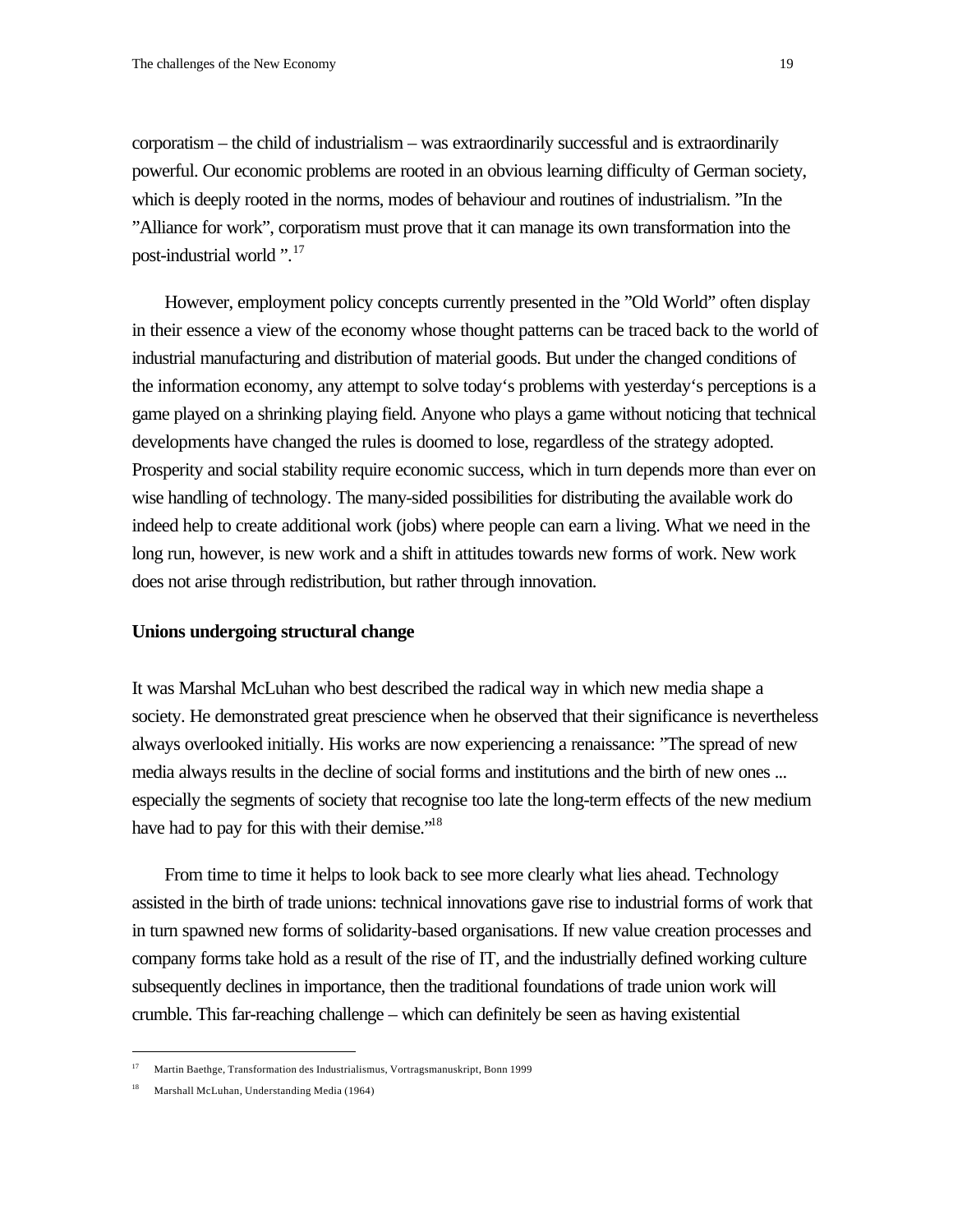Ulrich Klotz 20

l

dimensions - requires a fitting response that will not be found in day-to-day trade union policy or on the level of organisational mergers. By attempting to escape imminent collapse through mergers and extensive cost-cutting programmes, organisations risk failing to understand the deeper causes of their problems and lose valuable time for the truly necessary tasks: to be able to play a game redefined through new technologies, many institutions in our society, including unions, will have no choice but to redefine their roles, self-images, organisational structures and methods of operation.

It is important to be clear on one point: there is no alternative to accepting the changed economic circumstances resulting from technology: "If we do not actively adjust our institutions, the technology, with the support of market forces, will simply blaze its own trail".<sup>19</sup> In the "global" village" (McLuhan), unemployment and reductions in social programmes are a consequence of neglected structural change. Attempts to force the New Economy into the temporal and spatial corset of industrialism all have the same result: those who try this rob themselves in the long term of their freedom to shape events because the very thing happens that they are trying to prevent.

It is not the structural change in the working world that is causing members to leave the unions: it is the unions' inability to adjust rapidly enough to structural change. In the past decades the number of employed persons in Germany has not decreased, but increased continually (until 1992). As with every company that loses market share, the decline in membership is in the final analysis a reflection of a lack of leadership.

The way unions have reacted so far to structural change illustrates the close correspondence between the culture of an organisation and the internalised recipes for success based on its past. As in many companies, most attempts by unions to reform their own organisations have tended to bring about the opposite of what was intended: they simply perfected the existing (obsolete) conditions because they entrusted the organisation of their own transformation process to those who had played key roles until then.

Owing to the origins of the unions, their internal organisation corresponds to that of a classical Taylorist factory for mass production: control is exercised from the top to the bottom of the power pyramid. Those at the bottom do the work that is planned at the top. As long as markets and membership structures remained stable and easy to manage, it was possible to operate successfully on this principle. Since then, however, the environment has changed radically. Unions are increasingly seen by (potential) members as service providers. But service providers require a

<sup>19</sup> Uwe-Jean Heuser, Netze und Inhalte – Mythos Informationsgesellschaft?, in: Franz Lehner (Hrsg.), WertSchöpfung – Maßstöbe einer neuen Ökonomie, München 1999, S. 204-209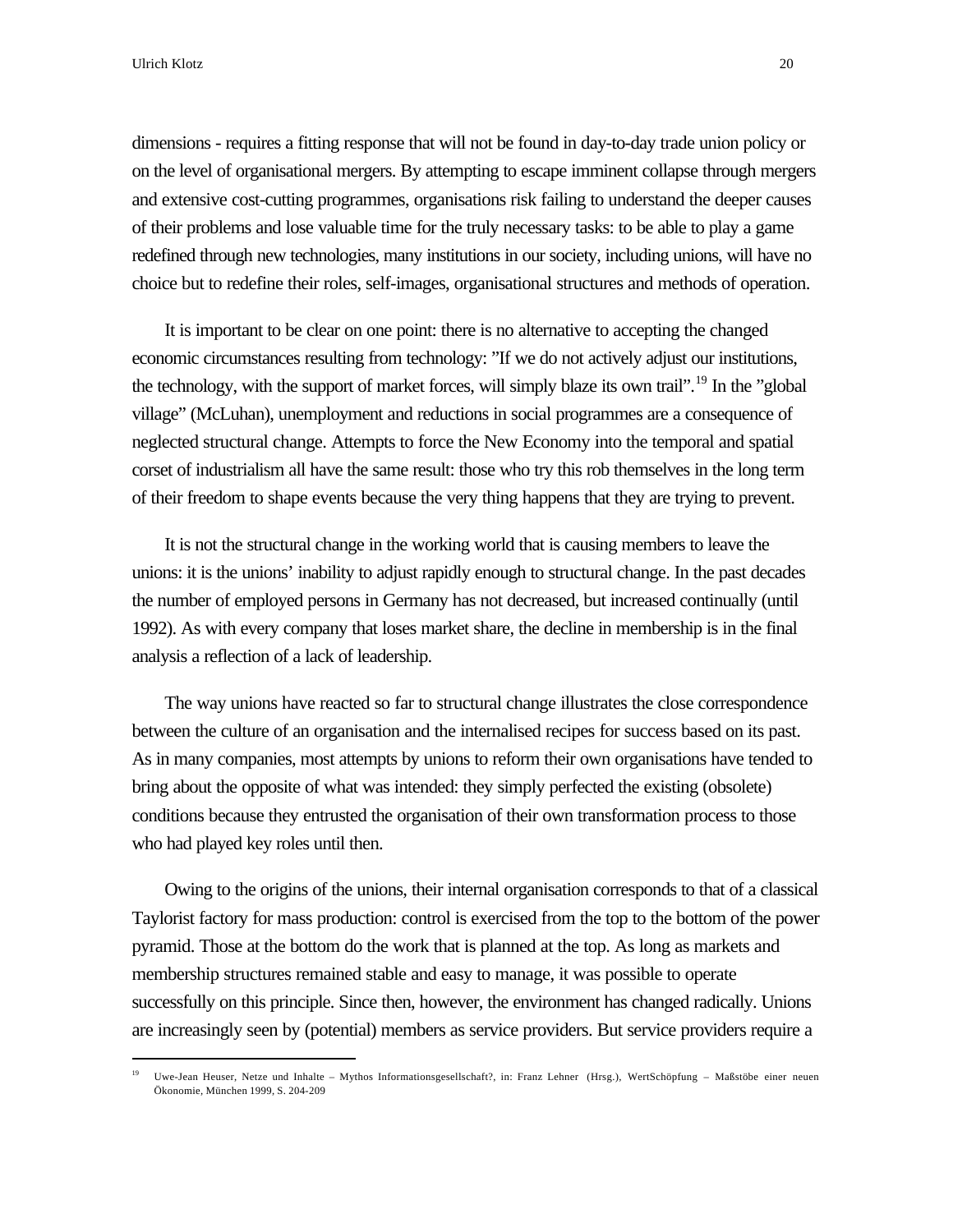completely different structure to succeed, for here it is not the top levels, but rather the people with direct contact to customers who have access to the most valuable information. The task of the leadership is no longer to plan, give instructions and supervise. Instead, their role is to provide support and coordination.

This structural dilemma – the tasks of a (political) service provider, but the internal structure and culture of a factory organisation of bygone days – results in a widening gulf between decisionmaking powers and knowledge of the business. Many companies with similar problems have successfully demonstrated how to come to grips with them through structural changes. They have also shown, with the help of modern IT, how to increase flexibility substantially, mainly by eliminating intermediate hierarchy levels – the so-called "laming layers". By contrast, attempts by unions to modernise mainly with the help of IT often had fatal consequences, since they strongly favoured IT systems that were compatible with their prevailing information culture. For instance, in the early 90s IG Metall installed a ponderous data processing architecture dating back to the 70s. Instead of flexibilising the existing organisation, the system fossilised it. Since communication is the life-giving elixir of any organisation, these errors in judgement are among the most disastrous – and expensive – blunders made by unions in the past decades. Compared with the modern knowledge management systems of consulting companies such as KPMG, for instance, the working methods and IT infrastructures of the unions are one to two decades behind in terms of technology and organisation. There is a great deal about the unions that has more in common with a royal household than a modern consulting organisation – although unions in the broadest sense of the word are consultants for their members. The anachronistic process organisation and structure of the unions are as well suited to the ever-faster changing "weightless economy" (Anthony Giddens) as an armoured tank to the ocean – anyone trying to set sail with them is sure to sink.

To avoid falling victim to one's own industrially defined organisational structure, it is vital to eliminate internal communication barriers to foster organisational learning ability. Instead of merely moving boxes around the organization diagram, what is needed is the development of an open culture of trust in which the key resource of information is not a means to power but rather a raw material for work. Unplanned "organisation development", by contrast, conducted on the principle, "Big departments swallow small ones", serve to strengthen only those who have made a major contribution to the situation that needs changing. What can be even more disastrous is the currently trend being promoted under the pretext of cost-cutting, and made palatable with buzzwords like "concentration on core business". The danger is that it will lead to a retreat to classical industrially-defined concepts, tasks and clientele that are losing their effectiveness and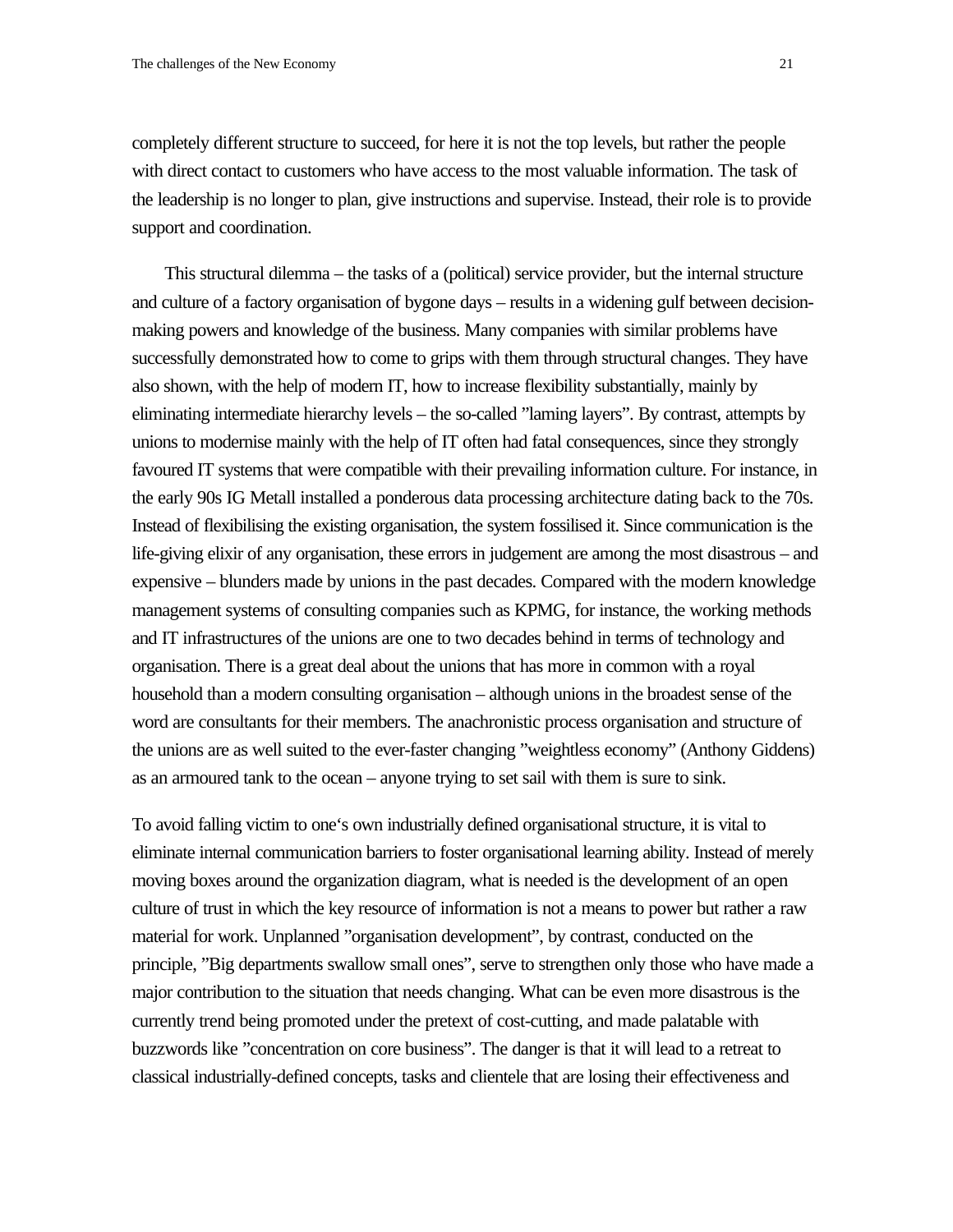Ulrich Klotz 22

l

significance under the conditions of the New Economy. For unions, too, the motto applies: the danger is in success. What counts is what you end up with. Much of what brought success and strength in the past proves under new conditions to be an obstacle, weakening and hindering the organisation.

Not least among the indications of regressive thinking within trade unions is the fact that some have cut back the very areas whose function is to detect trends and provide information on them. At the same time, these units acted as instruments for exerting political influence with a strong orientation towards a long-term impact. When unions withdraw from active involvement in public and private S&T policy and cease to be a critical voice accompanying this policy, they also walk away from the places where route plans for the society of the future are being mapped out. Those who throw away their eyeglasses while standing at the brink of the cliff should not be surprised at their sudden descent; those who do not address technological issues must grope their way blindly towards the future. Organisations that set political priorities more on the basis of internal power structures and accountancy concerns than real needs and long-term goals are only accelerating their own downfall. While unions such as DPG, HBV and IG Medien have succeeded in recruiting members even in the new working world with the help of a series of IT-related projects, IG Metall is now further than ever from the widely admired innovative initiative taken at the Future Congress in Oberhausen (1972). Even the trailblazing initiatives of regional innovation consulting for employees (IGM-IBS, 1979) have since been almost completely abandoned. Typically, American unions, in particular the AFL-CIO, have in the meantime begun to see this very approach as a promising way of recruiting new members from the New Economy.<sup>20</sup>

In all areas of political life, the prevailing conditions and scope for action are increasingly dependent on technical conditions: in all policy areas - collective bargaining, economics, operations, training, social matters or youth – there is hardly an issue in which contents, methods, goals and the conditions for attaining them are not influenced by technology. To preserve the ability to take political action it is more and more important to be able to assess the potential and consequences of technical trends at an early stage to guard against possible surprises and, if required, to be in a position to steer against them. To be capable of solving problems we must first understand them. Otherwise we run the risk of acting counterproductively  $-$  as illustrated by a number of currently popular approaches to employment policy. It is important to learn from the fatal errors of the past: entrepreneurs and employees, associations and unions must – even in times

<sup>&</sup>lt;sup>20</sup> Stephen A. Herzenberg u.a., New Unions for a New Economy, in: The Democrat, 3/4 1998, S. 8-12; David F. Milleker, Die Krise der Gewerkschaften und ihre Ursachen, Manuskript, Frankfurt 1999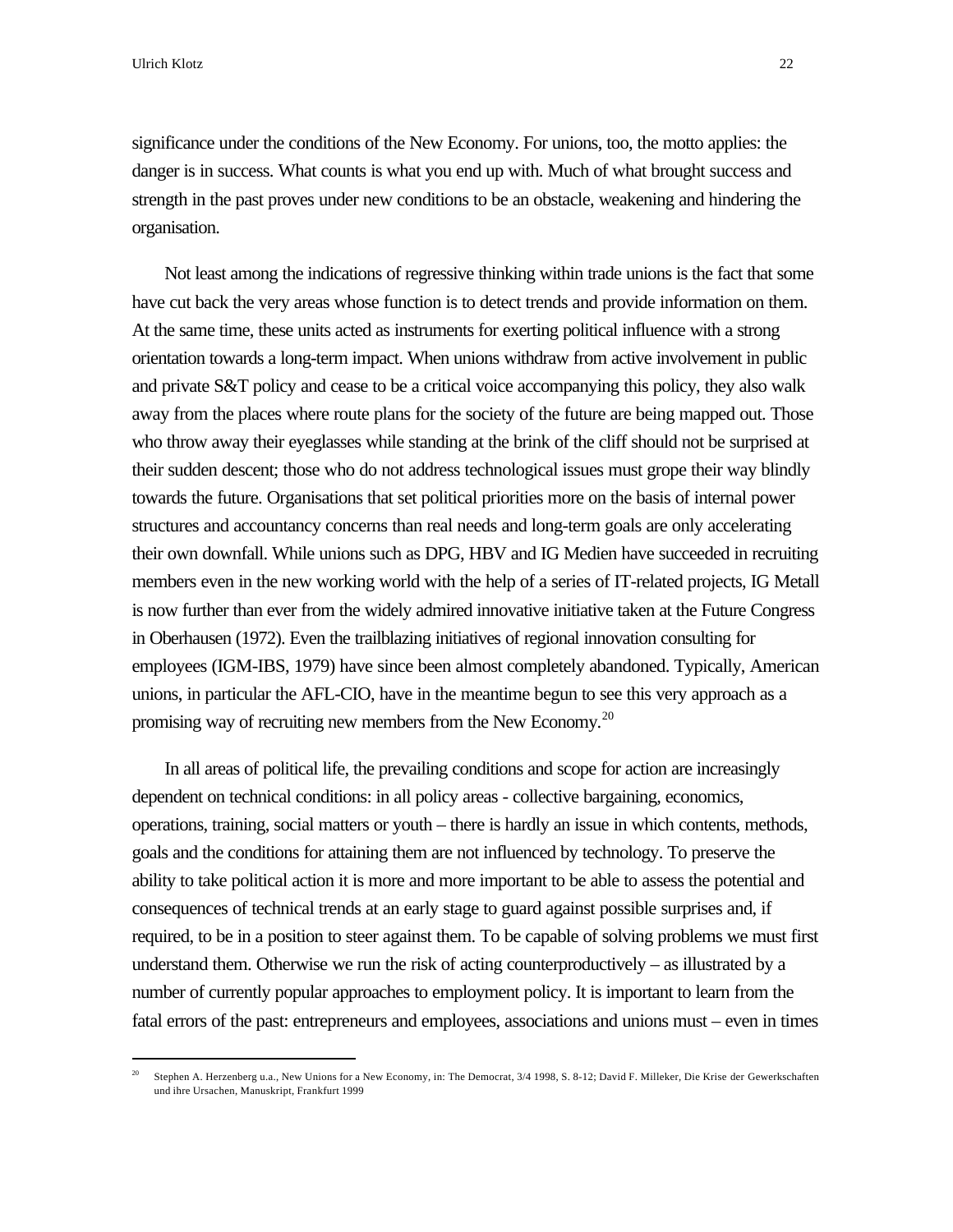of increasingly scarce resources – focus more attention on securing the future, and especially on the many-faceted issues surrounding innovation and technology, whose significance will grow steadily.

Whether the new century will result in the continued decline or the transformation of the institutions of industrialism remains to be seen. In any case, as the classical company dissolves and social links shift from the place of work to the sphere outside it, new forms of community-oriented action and new sources for shaping personal identity will develop. People practising the new forms of work are beginning to express a new need for advisors and representatives of their interests, for in the information society there will not be less demand, but rather different needs for social security, communication and a social "home". Unions can play a role here if they shift their emphasis away from universally applicable, collective regulations and begin to offer more flexible services which are closer to the individual needs of individual members.

In this context, the area of continuing education offers highly promising prospects as a sphere of trade union activity. The need for further education is growing, since technological change is accelerating the pace at which knowledge becomes obsolete. At the same time companies are spending less and less on training their staff apart from training to meet immediate, companyspecific needs. This is a consequence of their fear that their "human capital" will leave before the training investment is amortised, a risk made greater by the changes in the working world. Unions could help to close this widening gap between the increasing need in society for continuing education and the generally decreasing amount of training offered by companies. If work is being redefined so that the term "job" is gradually becoming useless, then a policy is in any case better adapted to today's needs if it pays more attention to employability as opposed to demanding employment, in order to help assure people of a sustainable living.

In addition, unions can expand their role as dialog platforms in future, providing as forums not only for people in regular employment, but for everyone – people who are working and those who are seeking work. Contemporary models for such a process can be found today on electronic computer networks, where people from around the world often discuss the most diverse issues, form opinions, exchange experiences, give advice and jointly develop ideas. New company models and forms of work are creating opportunities to assert social demands in connection with the shape of work and incomes. These new channels are often far better than anything that existed in the past. The rise of the New Economy will hardly eliminate the need for political orientation and organisation. On the contrary, it is reasonable to assume that the structural change will be